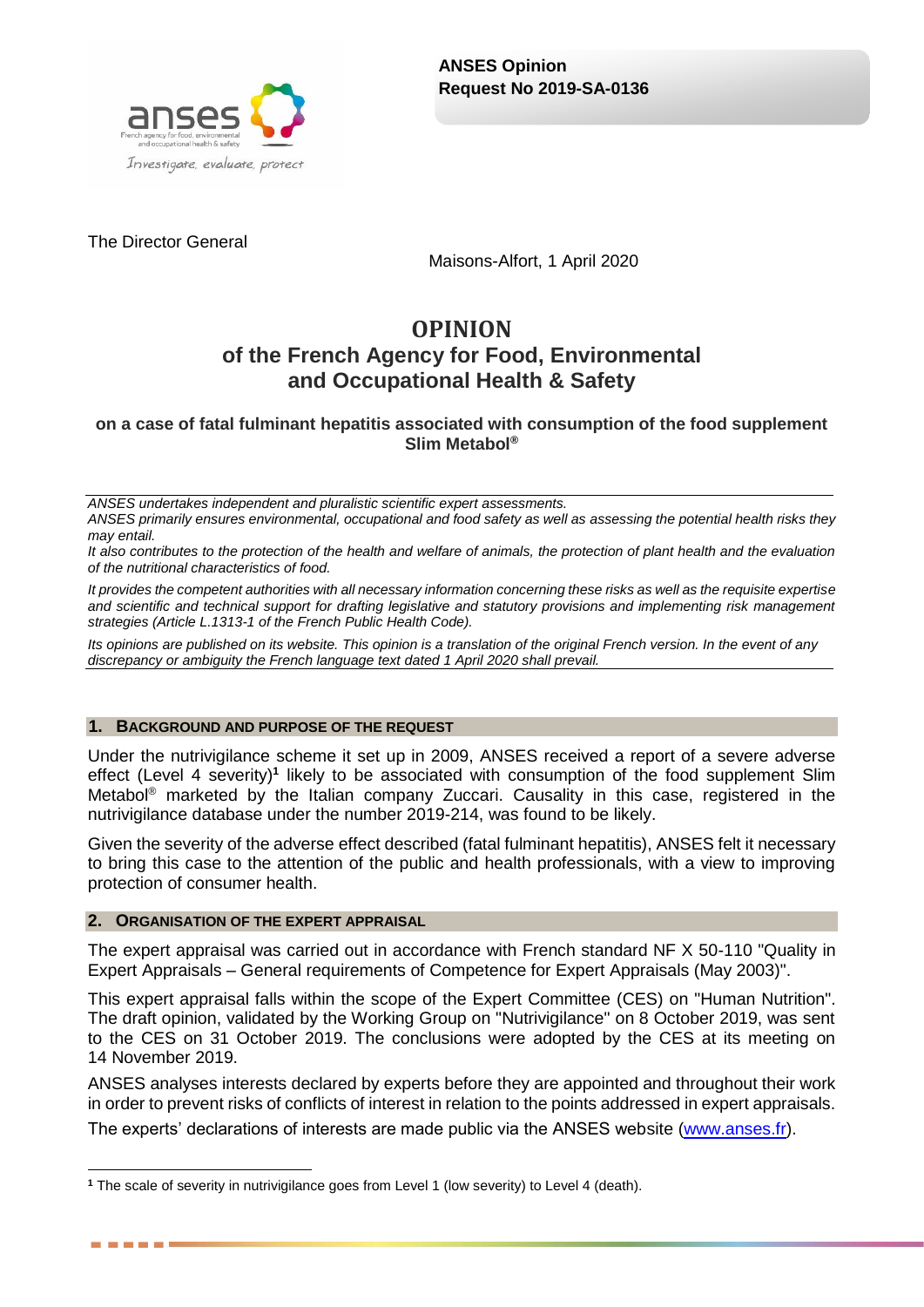### **3. ANALYSIS AND CONCLUSIONS OF THE WG AND THE CES**

As part of its nutrivigilance scheme, ANSES received a report of fatal fulminant hepatitis likely to be associated with consumption of the food supplement Slim Metabol<sup>®</sup> marketed by the Italian company Zuccari. This case was registered under the number 2019-214.

### **3.1. Product composition**

According to the package leaflet, 37 mL of Slim Metabol® contains 334 mg red yeast rice (including 10 mg monacolin K), 600 mg olive (*Olea europea*), 200 mg rhubarb (*Rheum palmatum*), 500 mg hibiscus (*Hibiscus sabdariffa*), 100 mg cola (*Cola acuminata*), 400 mg *Garcinia cambogia*, 50 mg moringa (*Moringa oleifera*), 1 mg nopal (*Opuntia ficus-indica*), 1 mg guggul (*Commiphora mukul*), 1 mg *Coleus forskohlii*, 1 mg green coffee (*Coffea arabica*), 1 mg shiitake (*Lentinula edodes*), 1 mg hawthorn (*Crataegus oxyacantha*), 1 mg rhodiola (*Rhodiola rosea*), 1 mg Siberian ginseng (*Eleutherococcus senticosus*), 1 mg cassia nomame (*Cassia mimosides*), 1 mg *Orthosiphon stamineus*, 1 mg caigua (*Cyclanthera pedata*), 1 mg maqui (*Aristotelia chilensis*), 2 mg blackcurrant (*Ribes nigrum*), 56.25 mg magnesium, 1.5 mg zinc, 40 µg chromium, 250 mg marine collagen and water.

### **3.2. Analysis of the product**

The product Slim Metabol<sup>®</sup> was analysed by the Joint Laboratories Service (SCL) following a request from the French Customs' Observatory of Medicinal Products. The analysis revealed the presence of lovastatin and hydroxycitric acid (HCA), confirming the presence in the product of red yeast rice and *Garcinia cambogia*. No adulteration with any medicinal active substance was found.

### **3.3. Case description**

This involved a 71-year-old woman (BMI 27.3 kg/m²) with high blood pressure, who had been treated with nebivolol for several years. She had no other known personal history, particularly regarding immune disorders.

In January 2019, she had started consuming the food supplement Slim Metabol® , taking 1 vial per day (37 mL of product to be diluted in 500 mL of water).

In April, she "felt unwell" and consulted her general practitioner. Biological examinations were carried out and revealed major abnormalities in liver biology.

On 21 April, the patient was hospitalised and would therefore have stopped the food supplement by this date at the latest.

On being hospitalised:

. . . .

- liver biology showed acute hepatitis with predominant cytolysis: AST 1999 IU/L (normal: 5-35 IU/L), ALT 1792 IU/L (normal: 5-35 IU/L), GGT 72 IU/L (normal: < 35 IU/L), ALP 179 IU/L (normal: 35- 100 IU/L), total bilirubin 269 µmol/L (normal: < 17 µmol/L), conjugated bilirubin 217 µmol/L (normal: 0 µmol/L), PT 44% (normal: 70-120%) and factor V normal;

- viral serologies were performed twice and were negative (hepatitis A, B, C, E, CMV, EBV, HIV, HSV, VZV);

- serum paracetamol levels were 2 mg/L (limit of quantification of the method);

- serum IgA and IgG were respectively 7 g/L (normal: 1-3.5 g/L) and 35 g/L (normal: 7-15 g/L);

- the autoantibody test found 1/320 positive anti-nuclear antibodies (ANAs), but no anti-smooth muscle antibodies (ASMAs) or other types of antibodies;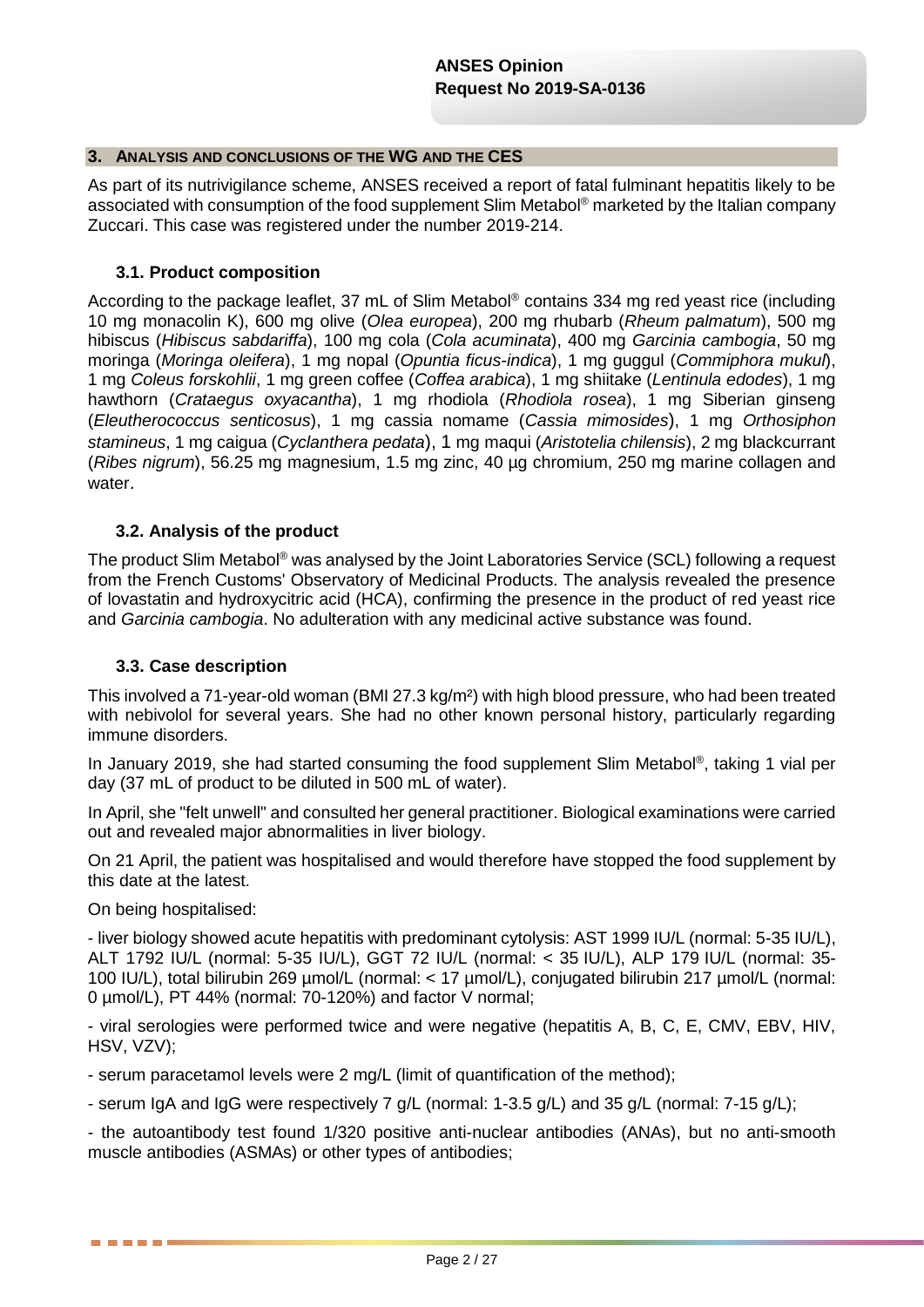- a liver biopsy was performed. It suggested autoimmune hepatitis (AIH) with confluent hepatic necrosis, lymphoplasmacytic infiltrate, multinucleated hepatocytes, microvesicular steatosis and early-stage panlobular fibrosis;

- the thoracic-abdominal-pelvic computed tomography (CT) scan and hepatic Doppler ultrasound showed a dysmorphic liver and signs of portal hypertension. There was no evidence supporting a vascular or biliary disorder.

The diagnosis of AIH was initially accepted. The patient was placed on corticosteroids and azathioprine. Despite treatment, the situation deteriorated, resulting in a clinical picture of fulminant hepatitis (increased bilirubin, decreased factor V, encephalopathy).

On 11 May, the patient experienced neurological deterioration and a < 50% drop in factor V, leading the medical team to suggest a liver transplant. This was rejected because of excessive haemodynamic instability (relating to identification during the pre-transplant tests of an obstructive cardiomyopathy with diastolic dysfunction).

The patient was transferred to life support. She was placed on MARS™ albumin dialysis at a rate of three 8-hour sessions combined with extracorporeal dialysis. Despite a transient improvement after each session, the liver failure progressed.

On 17 May, sepsis was detected (positive *E. Coli* blood culture). This was treated with Augmentin, but the haemodynamic and renal status deteriorated.

The patient died four days later.

Doctors finally concluded as to fulminant hepatitis, of autoimmune and toxic origin, complicated by sepsis and multiple organ failure.

### **3.4. Causality**

1

. . . .

The food supplement's causality in the occurrence of fulminant hepatitis was analysed by applying the method defined in the revised ANSES opinion of 10 July 2019 on updating the method for determining causality in reports of adverse effects in nutrivigilance (ANSES 2019). It was established by the Working Group (WG) on "Nutrivigilance".

### **3.4.1.Intrinsic score**

The chronological score refers to the time taken for the adverse effect to appear, its progression and its recurrence if the products are reintroduced. In this case, the onset time for the effect was found to be "compatible". Because the adverse effect was irreversible, progression was described as "suggestive". The Slim Metabol® was not reintroduced. Based on this information, the chronological score is C3<sup>2</sup>.

The aetiological score is determined after establishing a differential diagnosis for the observed effect. In this case, the female sex, biology (ALT more than ten times normal, IgG more than three times normal, 1/320 anti-nuclear antibodies) and histology were in favour of AIH. On the other hand, the absence of AIH-specific antibodies, lack of response to corticosteroid and immunosuppressive therapy, and grade 2 microvesicular steatosis were suggestive of toxic hepatitis. The hypothesis of an autoimmune type hepatitis induced or facilitated by the toxin is a possibility. The aetiological score is therefore  $E2<sup>3</sup>$ .

**<sup>2</sup>** The chronological score ranges from C0 (zero) to C4 (high).

**<sup>3</sup>** The aetiological score ranges from E0 (another cause was identified) to E3 (all common causes were ruled out or the assessed product was formally incriminated).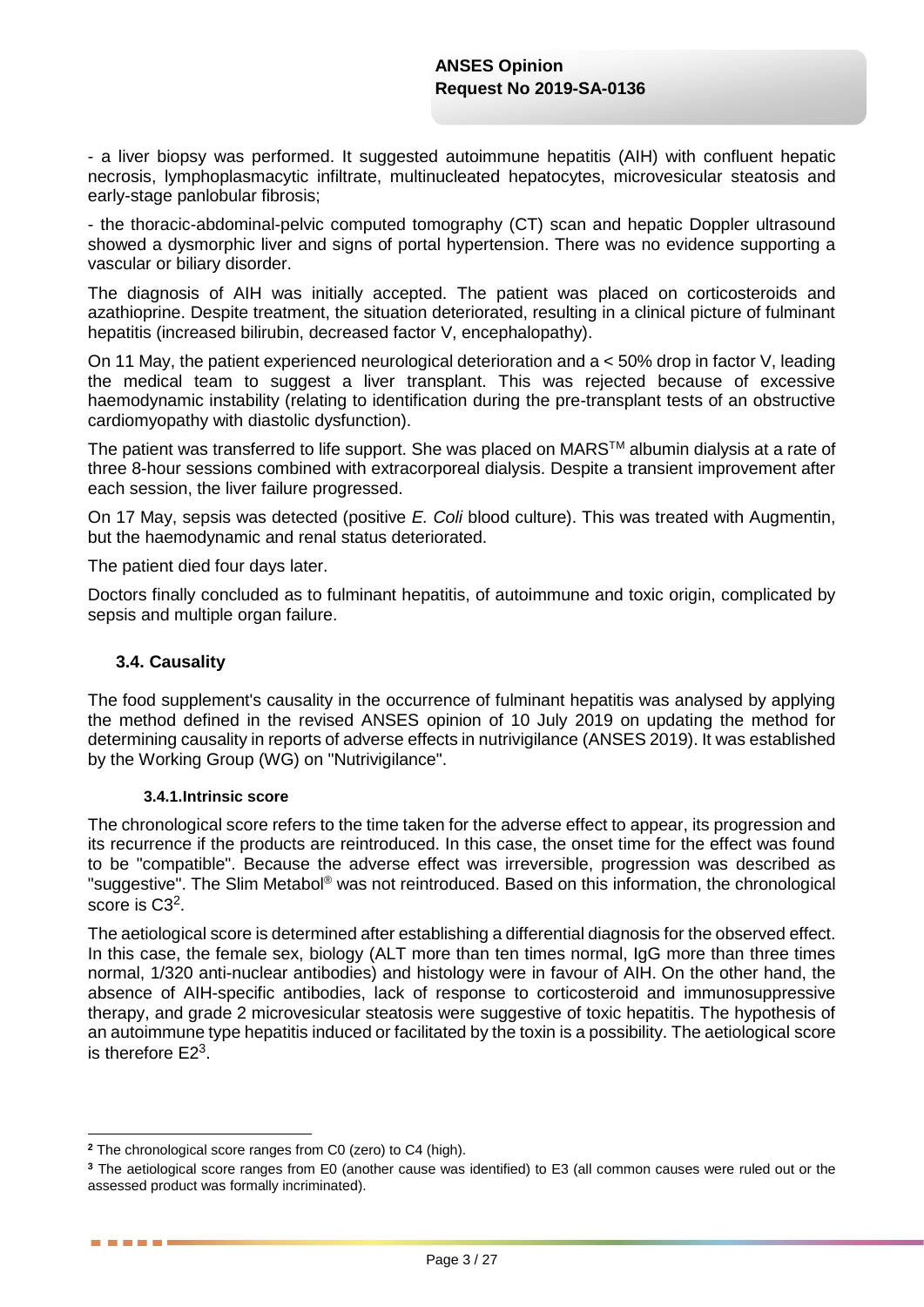The intrinsic score, which results from the combination of the chronological score and the aetiological score, is therefore I3, meaning that the food supplement was likely responsible for the occurrence of fatal fulminant hepatitis<sup>4</sup>.

### **3.4.2.Extrinsic score**

The extrinsic causality score assesses the quality of the science demonstrating a causal relationship between consumption of an ingredient or a product and an adverse effect. It is based on data from the literature, on a given date. In this case, the literature search focused on the potential hepatotoxicity in humans of each ingredient in the food supplement Slim Metabol®.

### ■ **Red yeast rice (RYR)**

Red yeast rice is a red mould grown on white rice. It contains monacolin K, also known as lovastatin, which has the chemical characteristics and pharmacological activity of statins (inhibition of 3 hydroxy-3-methyl-glutaryl-coenzyme A reductase, an enzyme involved in cholesterol synthesis).

In February 2014, ANSES published an opinion on the risks associated with the presence of red yeast rice in food supplements (ANSES 2014). A search for clinical cases reporting hepatic adverse effects was conducted during this work. [Table](#page-3-0) 1 below is an excerpt from the 2014 opinion.

| <b>Reported adverse</b><br>reaction, sex and<br>age of the patient<br>(dose consumed)                                               | <b>Medical history or</b><br>risk factors                                                                                 | <b>Presence of</b><br>other<br>ingredients than<br><b>RYR</b> in the<br>product<br>consumed                                             | <b>Related</b><br>products<br>taken  | <b>Progression of</b><br>the adverse<br>reaction                                              | <b>Reference</b>         |
|-------------------------------------------------------------------------------------------------------------------------------------|---------------------------------------------------------------------------------------------------------------------------|-----------------------------------------------------------------------------------------------------------------------------------------|--------------------------------------|-----------------------------------------------------------------------------------------------|--------------------------|
| hepatitis in a 62-<br>year-old woman<br>taking RYR for four<br>months (two 600 mg<br>capsules twice a<br>day)                       | asthma, allergic<br>rhinitis, depression                                                                                  | unknown<br>composition                                                                                                                  | montelukast<br>sodium,<br>fluoxetine | complete<br>regression of the<br>adverse reaction<br>several months<br>after<br>discontinuing | Roselle et<br>al. (2008) |
| sharp increase in<br>transaminases in a<br>63-year-old woman<br>taking RYR for at<br>least six months (one<br>30 mg tablet per day) | moderate increase<br>in transaminases<br>two years<br>previously under<br>lovastatin,<br>reversible on<br>discontinuation | guggulsterol,<br>sitosterol,<br>chlorogenic acid,<br>policosanol,<br>vitamins C, E and<br>B6, niacin,<br>coenzyme Q,<br>RYR (1 to 17 g) | not reported                         | complete<br>regression of the<br>adverse reaction<br>on symptomatic<br>treatment              | Grieco et<br>al. (2009)  |

### <span id="page-3-0"></span>**Table 1: Case studies of adverse reactions relating to food supplements containing RYR (from ANSES 2014)**

This opinion states that the molecular mechanisms of increased transaminases associated with statins are unknown. Liver damage following treatment with statins, and especially with lovastatin (0.1 to 2.3% of cases with a persistent increase in transaminases to more than three times the normal level, with a dose-effect relationship), is thus essentially idiosyncratic, with an immunoallergic mechanism only rarely being reported (Björnsson, Jacobsen, and Kalaitzakis 2012).

Several hypotheses have been put forward, including intra-hepatocyte accumulation of HMG-CoA or inhibition of the synthesis of mevalonate or an active metabolite. The biological presentation is

<sup>1</sup> **<sup>4</sup>** The intrinsic score ranges from I0 (excluded) to I4 (very likely).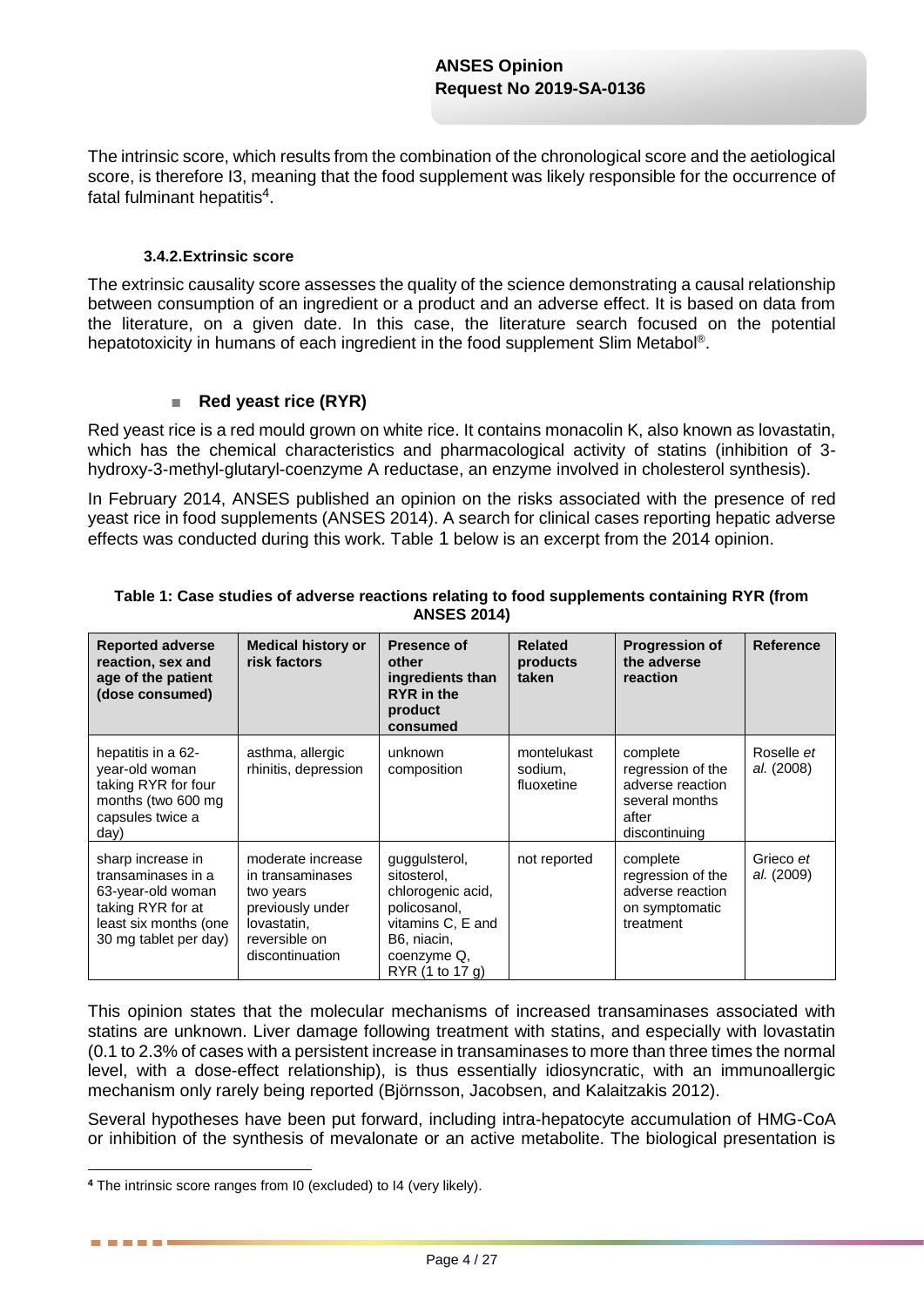usually cytolytic or mixed (cytolytic and cholestatic hepatitis). Rare cases of association with granulomatous hepatitis, lupus or cholangiolitis have been described with lovastatin (Cadranel *et al.* 2009).

In order to supplement these data and identify new clinical cases, a literature search for the period 2014-2019 was initiated. Two articles of interest were identified.

Loubser, Weider, and Drake (2019) report the case of a 64-year-old woman, not taking any medication, who developed acute hepatitis six weeks after starting a food supplement containing red yeast rice. A liver biopsy validated the hypothesis of liver damage induced by an active substance. After the patient stopped the red yeast rice and started methylprednisolone therapy, her liver enzymes returned to normal.

Between 2002 and 2015, the Italian natural health product surveillance scheme recorded ten reports of adverse liver effects following consumption of food supplements containing red yeast rice (Mazzanti *et al.* 2017). These reports are shown in [Table 2.](#page-4-0)

#### <span id="page-4-0"></span>**Table 2: Cases of liver damage involving the consumption of red yeast rice identified by the Italian natural health product surveillance scheme (extract and translation from Mazzanti** *et al.* **2017)**

| Sex, age       | <b>Product</b>        | <b>Timeframe</b><br>between<br>ingestion and<br>occurrence of<br>symptoms | <b>Clinical signs</b>                           | Prior history/associated<br>consumption                                               | <b>Progression of</b><br>the adverse<br>reaction |
|----------------|-----------------------|---------------------------------------------------------------------------|-------------------------------------------------|---------------------------------------------------------------------------------------|--------------------------------------------------|
| F, 68 years    | Armolipid Plus        | Around 2 weeks                                                            | Increase in liver<br>enzymes                    | None                                                                                  | Recovery                                         |
| M, 51<br>vears | Policol 400           | 23 days                                                                   | Acute cholestatic<br>hepatitis                  | Also took Olivis, Nuovo 3D,<br>Omega 3                                                | Recovery                                         |
| F, 42 years    | Armolipid Plus        | 30 days                                                                   | Acute hepatitis                                 | Atenolol, levothyroxine,<br>potassium canrenoate                                      | Not specified                                    |
| M, 35<br>vears | Armolipid Plus        | Around 60 days                                                            | Acute toxic hepatitis                           | None                                                                                  | Recovery                                         |
| M, 36<br>years | Colest 500            | 76 days                                                                   | Acute hepatitis                                 | Omega 3<br>Modest alcohol<br>consumption                                              | Recovery                                         |
| F, 49 years    | Armolipid Plus        | 50 days                                                                   | Acute hepatitis,<br>epigastralgia,<br>heartburn | None                                                                                  | Recovery                                         |
| F, 68 years    | Armolipid Plus        | Around 1 year                                                             | Increase in<br>transaminases                    | Statin intolerance and<br>biliary lithiasis<br>Levothyroxine,<br>ursodeoxycholic acid | Recovery                                         |
| F, 57 years    | Armolipid Plus        | 60 days                                                                   | Increase in ASTs                                | None                                                                                  | Recovery                                         |
| F, 75 years    | COLEX-MU              | Not specified                                                             | Liver disorder                                  | Indacaterol, mometasone<br>furoate                                                    | Not specified                                    |
| M, 53<br>years | <b>Armolipid Plus</b> | Not specified                                                             | Increase in<br>transaminases                    | Not specified                                                                         | Recovery                                         |

The extrinsic causality score for this component is B2**<sup>5</sup>** .

1

. . . . . .

### ■ *Garcinia cambogia* **(Malabar tamarind)**

*Garcinia cambogia* (GC) extracts or products containing this plant are among the most popular food supplements on the weight-loss market. Its supposed properties are attributed to the hydroxycitric acid found in the pericarp of the fruit.

**<sup>5</sup>** The intrinsic causality score ranges from B0 to B2. A B2 score corresponds to a well-documented effect.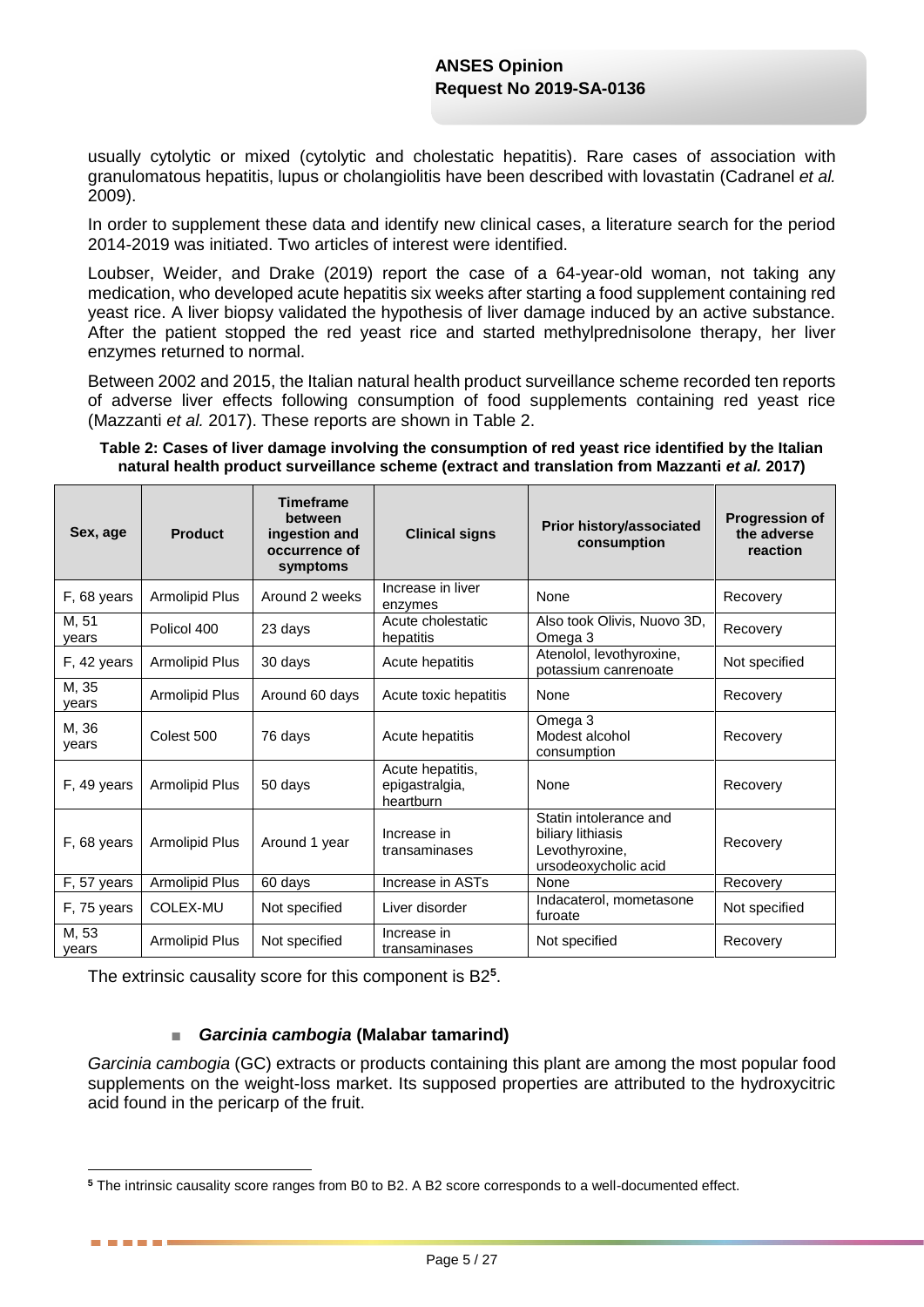According to the ANSM, GC meets the definition of a medicinal product by function, because of its glucose-lowering and lipid-lowering properties. This plant is also monitored under the pharmacovigilance scheme. This led to the importation, preparation, prescription and dispensing of magistral, officinal and hospital preparations consisting of GC, as well as the prescription, dispensing and administration to humans of the GC plant being prohibited as of 12 April 2012, following a decision by the Director General of the ANSM (ANSM 2012).

Crescioli *et al.* (2018) described four cases of severe acute hepatitis in women who used this plant for weight loss. These cases came from the Italian vigilance scheme for natural health products. This article also provides a literature review of all clinical cases and series of cases of adverse effects involving oral consumption of GC extracts. Thirty-two articles were identified, of which 17 reported acute liver damage observed in fifty patients who had consumed food supplements containing GC or pure GC extracts. These different cases are listed in [Table 3.](#page-6-0)

In a study of the long-term effects of GC in obese mice, Kim *et al.* (2013) observed that GC supplementation increased liver collagen accumulation, lipid peroxidation, transcription of genes related to oxidative stress (superoxide dismutase and glutathione peroxidase) and inflammatory responses (TNF-α and MCP-1), as well as plasma concentrations of liver enzymes.

The extrinsic causality score for this component is B2.

**. . . .** 

It is important to stress the major role of GC in the occurrence of fulminant hepatitis, similar to the clinical case reported in this opinion, with eleven cases collected. Only two cases involved another factor potentially responsible for hepatitis (hepatitis B and use of montelukast, a drug known for its hepatotoxicity). In the remaining cases, no alternative diagnosis to that of GC-induced hepatitis could be suggested, even though most of them involved a histological study of the liver. Eight cases had a context of autoimmune hepatitis but very atypical for this disease (isolated presence of anti-nuclear antibodies, no elevated gamma globulin, isolated presence of giant cells, etc.). It is therefore possible that the GC hepatotoxicity may involve an autoimmune mechanism, at least in some cases.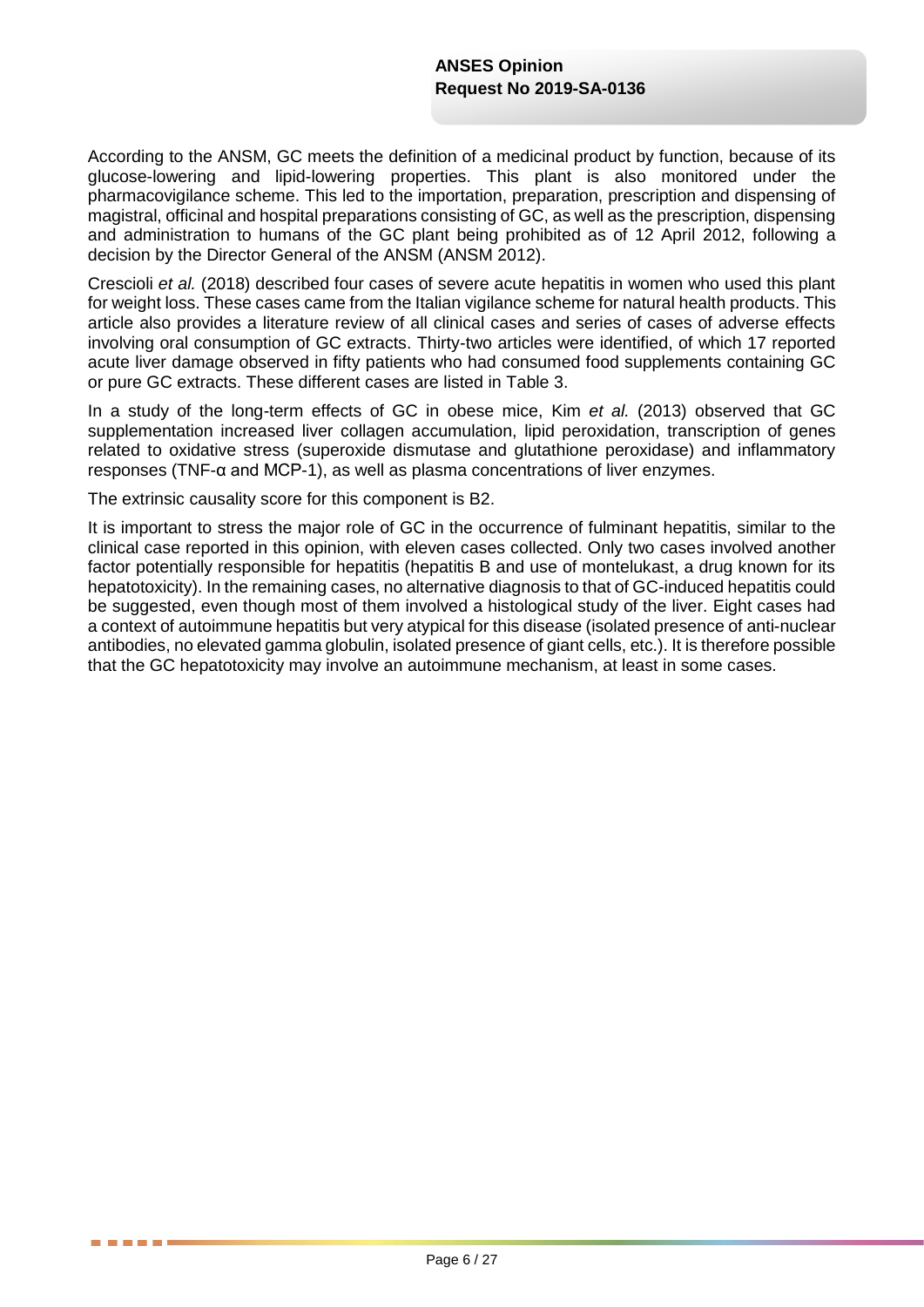| <b>Bibliographic</b><br>reference | Sex, age       | <b>Product</b><br>Quantity                    | <b>Duration of</b><br>consumption | <b>Clinical assessment</b>     | Prior history/<br>associated consumption                                                                                                                                                                                                               | <b>Progression of</b><br>the adverse<br>reaction | <b>Comments</b> |
|-----------------------------------|----------------|-----------------------------------------------|-----------------------------------|--------------------------------|--------------------------------------------------------------------------------------------------------------------------------------------------------------------------------------------------------------------------------------------------------|--------------------------------------------------|-----------------|
|                                   | F, 61<br>years | Super Ananas Slim®<br>1 dose/day              | 2 months                          | Cholestatic hepatitis          | None                                                                                                                                                                                                                                                   | Recovery                                         |                 |
| (Crescioli et al.<br>2018)        | F, 39<br>years | Obless <sup>®7</sup><br>1 capsule/day         | 1 month                           | Acute cholestatic<br>hepatitis | High blood pressure, obesity, hiatus<br>hernia<br>Concomitant intake for 15 days of a<br>magistral preparation (Citrus<br>aurantium, Rhodiola rosea,<br>Orthosiphon stamineus)<br>Concomitant treatments:<br>methyldopa, domperidone and<br>omeprazole | Recovery                                         |                 |
|                                   | F, 47<br>years | Thermo Giallo <sup>®8</sup><br>2 capsules/day | 1 month                           | Acute hepatitis                | Hypothyroidism, high blood pressure,<br>mild obesity<br>Concomitant treatments:<br>levothyroxine, enalapril                                                                                                                                            | Recovery                                         |                 |
|                                   | F, 52<br>years | Jill Cooper Be Slim®<br>1 capsule/day         | 1 month                           | Acute hepatitis                | none                                                                                                                                                                                                                                                   | Recovery                                         |                 |
| (Stevens, Qadri,                  | M, 27<br>years | Hydroxycut <sup>®</sup><br>9 capsules/day     | 5 weeks                           | Acute hepatitis                | None                                                                                                                                                                                                                                                   | Recovery                                         |                 |
| and Zein 2005)                    | M, 30<br>vears | Hydroxycut <sup>®</sup><br>9 capsules/day     | 5 days                            | Cholestatic hepatitis          | none                                                                                                                                                                                                                                                   | Recovery                                         |                 |

### **Table 3: Cases of liver damage involving consumption of** *Garcinia cambogia* **(adapted from Crescioli** *et al.* **2018)**

<span id="page-6-0"></span>l

. . . . .

<sup>6</sup> Super Ananas Slim® contains GC, *Ananas comosus* and *Ilex paraguariensis*.

<sup>7</sup> Obless® contains *Citrus aurantium*, GC, *Orthosiphon stamineus* and *Griffonia simplicifolia*.

<sup>8</sup> Thermo Giallo® contains 50 µg chromium and 400 mg GC.

 $^9$  Jill Cooper Be Slim® contains 400 mg of 60% GC extract and 400 mg of 50% green coffee extract.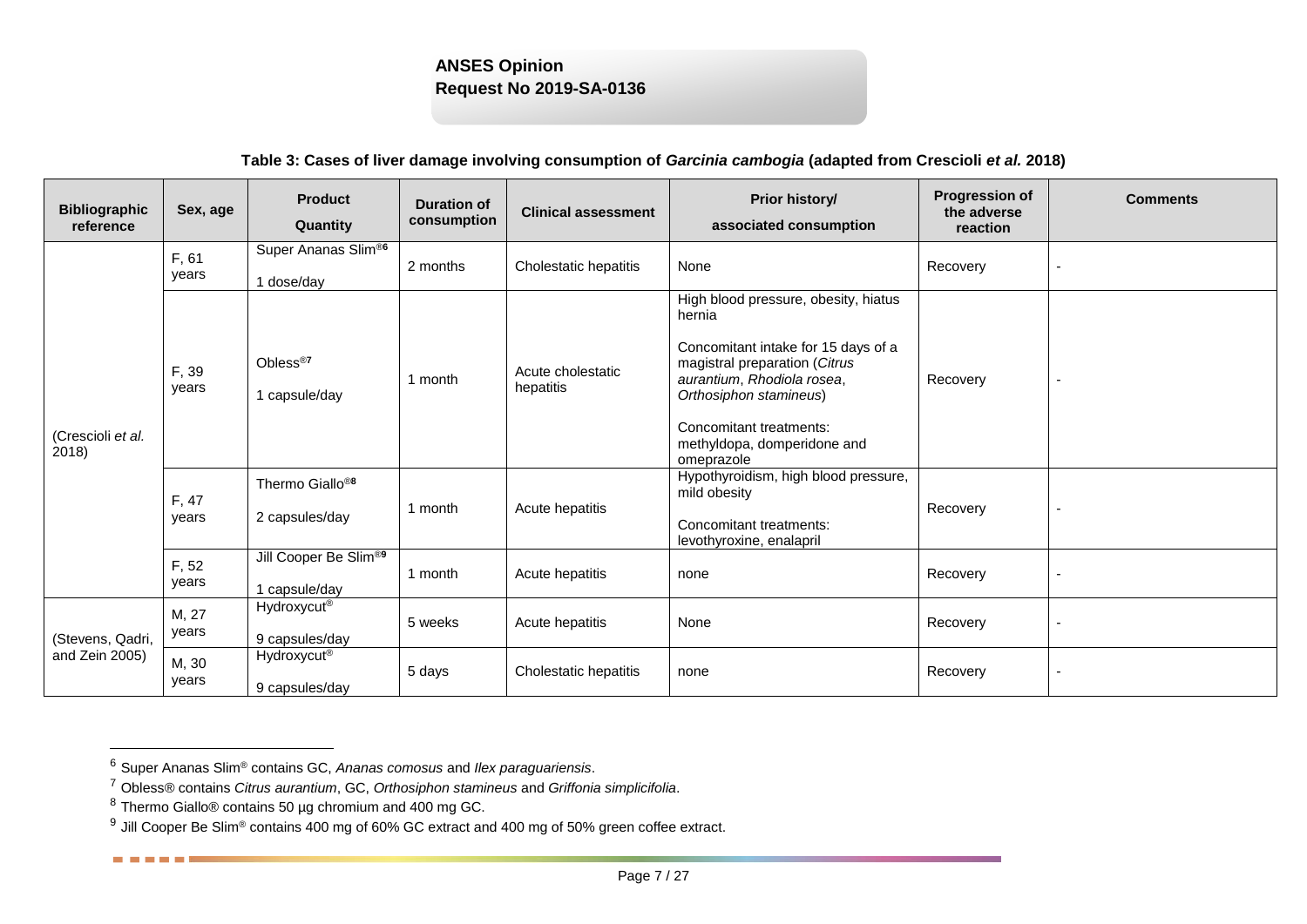| <b>Bibliographic</b><br>reference | Sex, age                                                                      | <b>Product</b><br>Quantity                   | <b>Duration of</b><br>consumption | <b>Clinical assessment</b>                                                                                                                                                             | Prior history/<br>associated consumption                                                                                                                                                                        | <b>Progression of</b><br>the adverse<br>reaction                                        | <b>Comments</b>                                                                                                                                                                                               |
|-----------------------------------|-------------------------------------------------------------------------------|----------------------------------------------|-----------------------------------|----------------------------------------------------------------------------------------------------------------------------------------------------------------------------------------|-----------------------------------------------------------------------------------------------------------------------------------------------------------------------------------------------------------------|-----------------------------------------------------------------------------------------|---------------------------------------------------------------------------------------------------------------------------------------------------------------------------------------------------------------|
| (Actis et al.<br>2007)            | F, 45<br>years                                                                | Topine <sup>®10</sup><br>Kalo <sup>®11</sup> | 1 week                            | Fatal liver failure                                                                                                                                                                    | Asthma, obesity<br>Concomitant treatment: montelukast<br>for 5 years                                                                                                                                            | Death                                                                                   | The authors suspected GC to be<br>the trigger for liver damage in a<br>patient exposed to a hepatotoxic<br>molecule, montelukast                                                                              |
| (Elinav et al.<br>2007)           | 12 cases<br>11 F and 1<br>M<br><b>Between</b><br>23 and 78<br>years of<br>age | Herbalife products                           | 11.9 months<br>on average         | Acute liver injury                                                                                                                                                                     | 1 patient with hepatitis B,<br>1 patient with primary biliary cirrhosis<br>$(PBC)$ ,<br>10 patients with no particular medical<br>history<br>A variety of medicinal products taken<br>depending on the patients | 11 recoveries<br>I death following<br>liver transplant<br>(patient with<br>hepatitis B) | 3 patients resumed consumption<br>of Herbalife products, leading to a<br>reappearance of the liver<br>disorders<br>Liver biopsy performed in 4<br>patients<br>Autoimmune antibodies detected<br>in 3 patients |
| (Jones and<br>Andrews 2007)       | M, 19<br>vears                                                                | Hydroxycut <sup>®</sup>                      | 4 months                          | Acute liver injury                                                                                                                                                                     | None                                                                                                                                                                                                            | Recovery                                                                                |                                                                                                                                                                                                               |
| (Schoepfer et<br>al. 2007)        | 10 cases<br>6 F and 4<br>M<br>Between<br>30 and 69<br>years of<br>age         | Herbalife weight-loss<br>products            | 5 months on<br>average            | 7 patients with hepatic<br>necrosis.<br>1 patient with fulminant<br>liver failure,<br>1 patient with<br>hepatocellular damage,<br>1 patient with<br>sinusoidal obstruction<br>syndrome | 1 patient positive for hepatitis A and<br>В.<br>1 patient positive for hepatitis E,<br>1 patient with alcohol consumption<br>Several patients were taking different<br>medicinal products                       | 8 recoveries<br>1 liver transplant<br>1 cirrhosis<br>diagnosed                          | Not all implicated products<br>contained GC<br>Liver biopsy performed in 7<br>patients                                                                                                                        |
| (Dara, Hewett,<br>and Lim 2008)   | F, 40<br>vears                                                                | Hydroxycut <sup>®12</sup><br>6 capsules/day  | 1 week                            | Acute hepatitis                                                                                                                                                                        | Hypothyroidism<br>Concomitant treatment: levothyroxine                                                                                                                                                          | Recovery                                                                                | $\overline{\phantom{a}}$                                                                                                                                                                                      |

l

------

<sup>10</sup> Topine® contains *Gymnema silvestris, GC*, bean pod, *Citrus aurantium*, chromium, carnitine and phenylalanine.

<sup>11</sup> Kalo® contains hydrolysed collagen, sodium hyaluronate, *Betula alba*, *Citrus aurantium*, *Magnolia officinalis, Bambusa vulgaris*, glutamine, L-Ornitine and magnesium pyruvate.

<sup>12</sup> Hydroxycut® contains calcium, chromium, potassium, GC, *Gymnema sylvestre*, phospholipids, *Rhodiola rosea*, green tea, white tea, oolong tea, caffeine.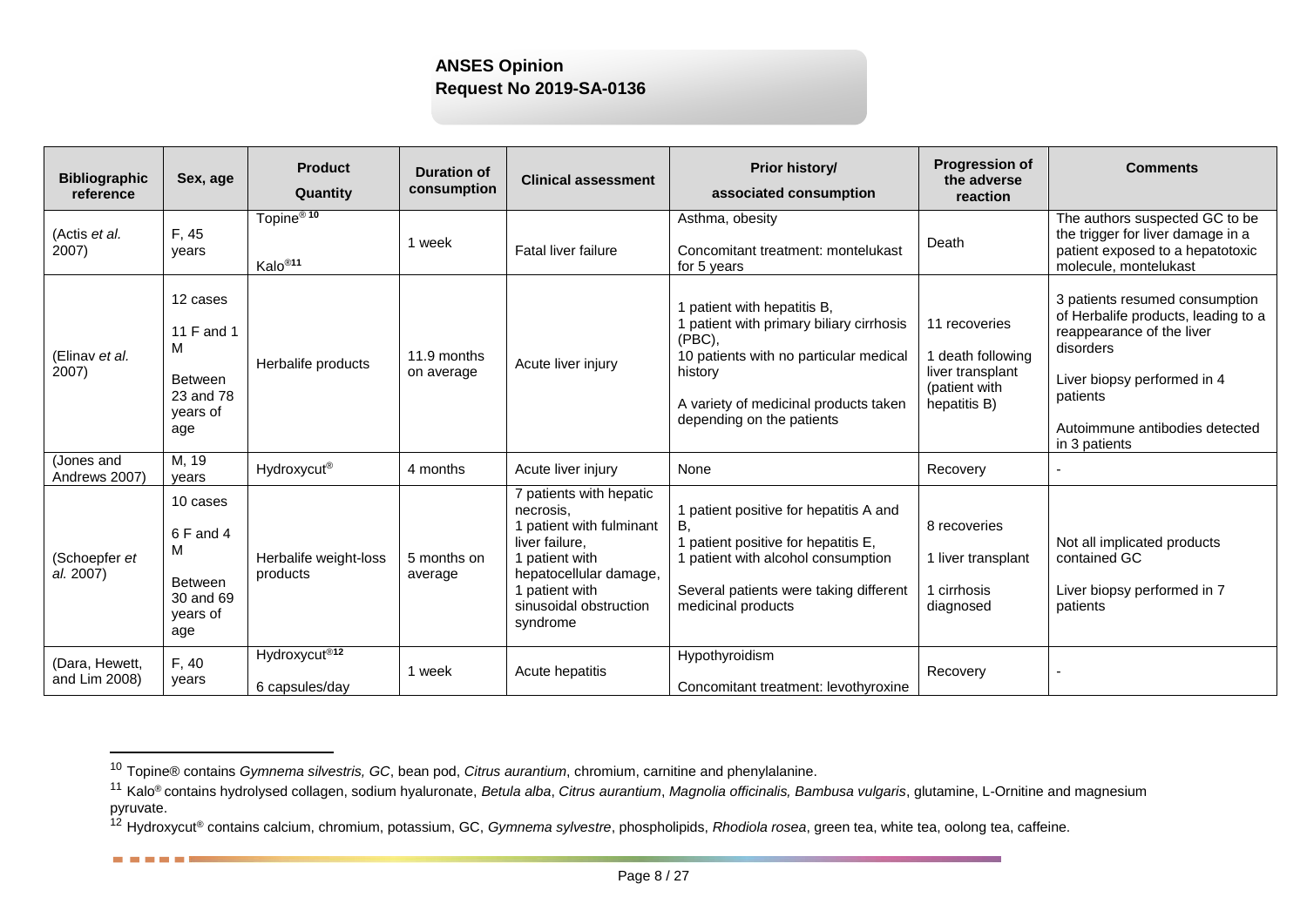| <b>Bibliographic</b><br>reference                       | Sex, age       | <b>Product</b><br>Quantity                                                                                                                                                                                                                                                                                                           | <b>Duration of</b><br>consumption | <b>Clinical assessment</b>                                     | Prior history/<br>associated consumption                                                                                | <b>Progression of</b><br>the adverse<br>reaction | <b>Comments</b>                                                                                                                                                              |
|---------------------------------------------------------|----------------|--------------------------------------------------------------------------------------------------------------------------------------------------------------------------------------------------------------------------------------------------------------------------------------------------------------------------------------|-----------------------------------|----------------------------------------------------------------|-------------------------------------------------------------------------------------------------------------------------|--------------------------------------------------|------------------------------------------------------------------------------------------------------------------------------------------------------------------------------|
|                                                         | F, 33<br>years | Hydroxycut <sup>®12</sup>                                                                                                                                                                                                                                                                                                            | 2 weeks                           | Acute hepatitis                                                | Pituitary adenoma<br>Concomitant treatment: Ortho-<br>Novum                                                             | Recovery                                         |                                                                                                                                                                              |
| (McDonnell,<br>Bhattacharya,<br>and Halldorson<br>2009) | M, 25<br>years | Exilis <sup>®</sup>                                                                                                                                                                                                                                                                                                                  | One and a<br>half weeks           | Fulminant liver failure                                        | None                                                                                                                    | Liver transplant                                 | Liver biopsy performed                                                                                                                                                       |
| (Shim and Saab<br>2009)                                 | M, 28<br>vears | Hydroxycut <sup>®12</sup><br>4 to 6 tablets/day                                                                                                                                                                                                                                                                                      | 3 months                          | Hepatotoxicity                                                 | None<br>Concomitant treatments:<br>paracetamol, aspirin and caffeine 4<br>times a day for 10 days prior to<br>admission | Recovery                                         | The authors do not rule out a<br>possible interaction between<br>Hydroxycut® and paracetamol                                                                                 |
|                                                         | F, 78<br>years | Herbalife Formula<br>Shake <sup>®</sup> (Strawberry<br>and Cappuccino)                                                                                                                                                                                                                                                               | 3 years                           | Cholestatic hepatitis,<br>then lobular and portal<br>hepatitis | High blood pressure, hip prosthesis,<br>appendectomy, cholecystectomy,<br>alcohol consumption (60-80 g/week)            | Recovery                                         | Not all products consumed<br>contained GC                                                                                                                                    |
| (Stickel et al.<br>2009)                                | F, 50<br>years | Herbalife products:<br>RoseOx®,<br>Multivitamin<br>Complex <sup>®</sup> ,<br>Thermojetics<br>Granules <sup>®</sup> , Tang<br>Kuei Plus <sup>®</sup> , Vitamin<br>C <sup>®</sup> , Personalized<br>Protein Powder Mix<br>Formula 3 <sup>®</sup> and<br>Herbalifeline Omega<br>3 fatty acid capsules <sup>®</sup><br>Daily consumption | 1 year                            | Cirrhosis                                                      | Cholecystectomy, hysterectomy                                                                                           | Recovery                                         | Analysis of the products<br>consumed by the two patients<br>showed contamination by Bacillus<br>subtilis, for which culture of the<br>supernatant revealed<br>hepatotoxicity |

<u> Die Bilder</u>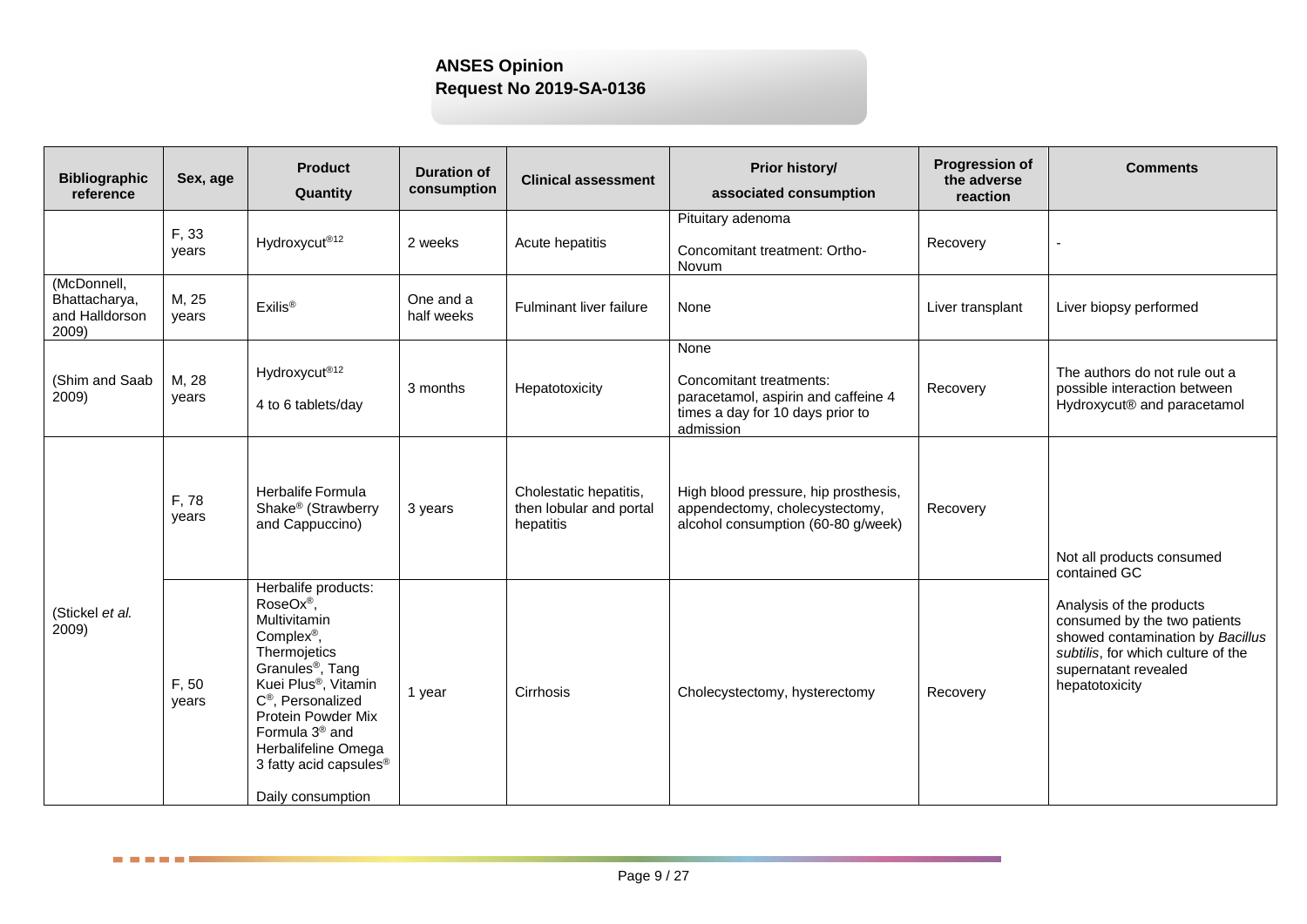| <b>Bibliographic</b><br>reference | Sex, age                                                                      | <b>Product</b><br>Quantity                                                                                                                                                                                                                                              | <b>Duration of</b><br>consumption | <b>Clinical assessment</b>   | Prior history/<br>associated consumption                                                                   | <b>Progression of</b><br>the adverse<br>reaction | <b>Comments</b>                                                                                                                                                                                                                                         |
|-----------------------------------|-------------------------------------------------------------------------------|-------------------------------------------------------------------------------------------------------------------------------------------------------------------------------------------------------------------------------------------------------------------------|-----------------------------------|------------------------------|------------------------------------------------------------------------------------------------------------|--------------------------------------------------|---------------------------------------------------------------------------------------------------------------------------------------------------------------------------------------------------------------------------------------------------------|
|                                   | F, 31<br>years                                                                | <b>Hydroxycut<sup>®</sup></b><br>2 tablets/day                                                                                                                                                                                                                          | 1 year                            | <b>Fulminant hepatitis</b>   | None                                                                                                       | Recovery                                         | Hydroxycut <sup>®</sup> also contains green<br>tea, which is known to be<br>hepatotoxic                                                                                                                                                                 |
| (Chen et al.<br>2010              | F, 37<br>years                                                                | Herbalife products<br>(Formula One<br><b>Nutritional Shake</b><br>Mix <sup>®</sup> , Multivitamin<br>Complex <sup>®</sup> , Cell<br>Activator®, Cell-U-<br>Loss <sup>®</sup> , Herbal<br>Concentrate<br>Original <sup>®</sup> , Total<br>Control Formula <sup>®</sup> ) | 3 months                          | Acute hepatitis              | None                                                                                                       | Recovery                                         | Many multi-ingredient products<br>taken                                                                                                                                                                                                                 |
|                                   | F, 53<br>years                                                                | Herbalife products (in<br>the form of shakes,<br>teas and capsules)                                                                                                                                                                                                     | 4 months                          | Cholestasis and<br>hepatitis | None                                                                                                       | Recovery                                         | Names of consumed products not<br>specified<br>Many multi-ingredient products<br>taken                                                                                                                                                                  |
| (Fong et al.<br>2010)             | 8 cases<br>$2$ F and 6<br>M<br><b>Between</b><br>17 and 54<br>years of<br>age | Hydroxycut®                                                                                                                                                                                                                                                             | 4, 6, 8, 52 or<br>104 weeks       | Severe liver damage          | None                                                                                                       | 5 patients<br>recovered<br>3 liver transplants   | Liver biopsy performed in 7<br>patients<br>Autoimmune antibodies detected<br>in 4 patients. One of these<br>patients progressed to acute liver<br>failure requiring a transplant. The<br>explanted liver did not exhibit the<br>characteristics of AIH. |
| (Vitalone et al.<br>2011)         | F, 39<br>years                                                                | Magri XS <sup>®13</sup>                                                                                                                                                                                                                                                 |                                   | Acute hepatitis              | None<br>Associated consumption:<br>Clarinol <sup>®</sup> , Bioperine <sup>®</sup> , Peso Stop <sup>®</sup> | Recovery                                         | ÷                                                                                                                                                                                                                                                       |

l

------

**<sup>13</sup>** Magri XS® contains pineapple, fennel, burdock, *Cassia nomame*, GC, banana, green tea, orthosiphon, jambul (Java plum).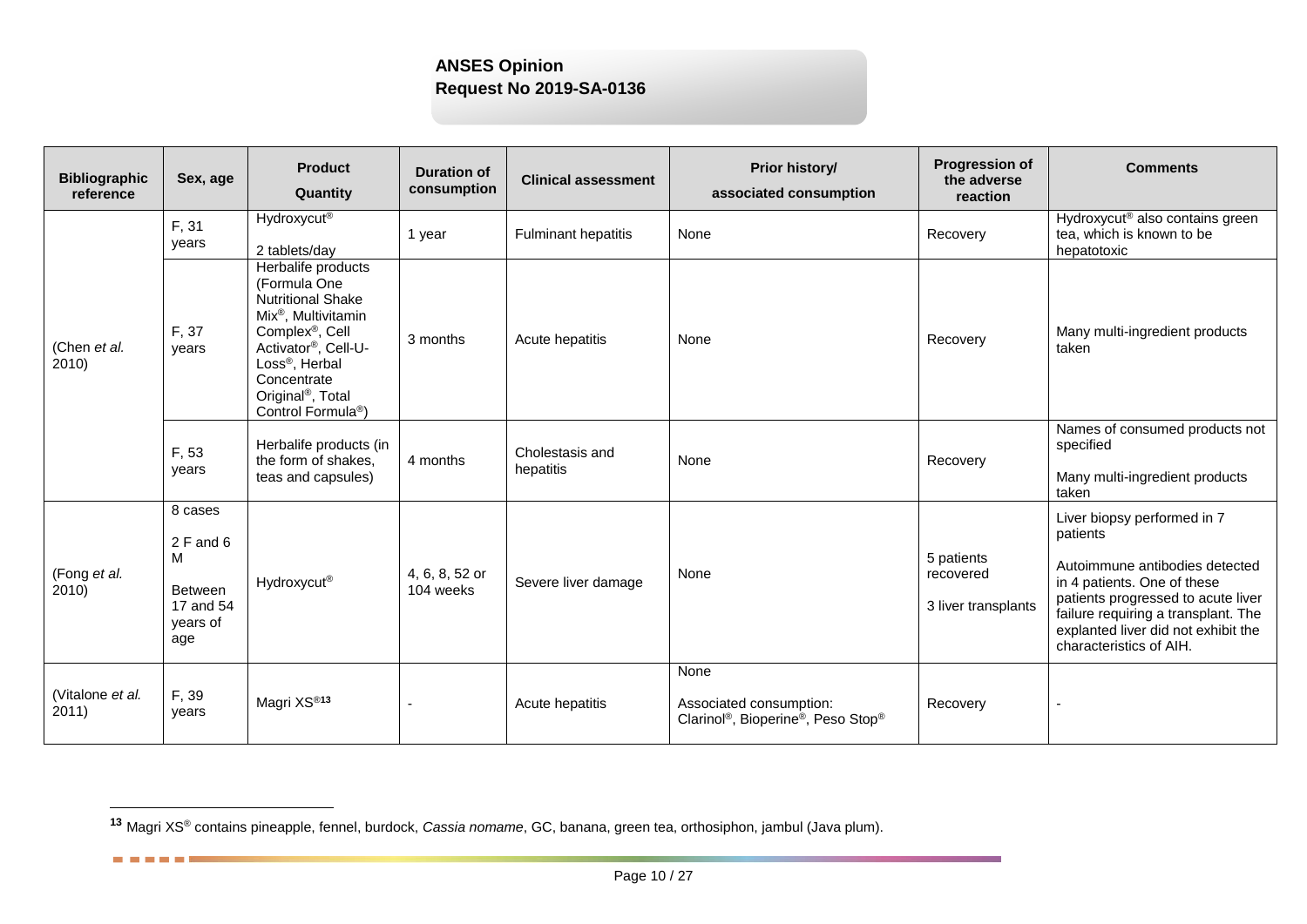| <b>Bibliographic</b><br>reference               | Sex, age       | <b>Product</b><br>Quantity                                                               | <b>Duration of</b><br>consumption                                       | <b>Clinical assessment</b>         | Prior history/<br>associated consumption                                                                                                                                                                                                                | <b>Progression of</b><br>the adverse<br>reaction | <b>Comments</b>                                                                                                                                                      |
|-------------------------------------------------|----------------|------------------------------------------------------------------------------------------|-------------------------------------------------------------------------|------------------------------------|---------------------------------------------------------------------------------------------------------------------------------------------------------------------------------------------------------------------------------------------------------|--------------------------------------------------|----------------------------------------------------------------------------------------------------------------------------------------------------------------------|
| (Melendez-<br>Rosado et al.<br>2015             | F, 42<br>years |                                                                                          | 1 week                                                                  | Acute hepatitis                    | High blood pressure, chronic kidney<br>disease, type II diabetes, chronic<br>back pain, obesity,<br>haemochromatosis<br>Concomitant treatments:<br>hydralazine, hydrocodone/<br>paracetamol every 4-6 h for the back<br>pain, 3 days prior to admission | Recovery                                         |                                                                                                                                                                      |
| (Corey et al.<br>2016)                          | F, 52<br>years | Garcinia cambogia <sup>®14</sup><br>(USA Nutra Labs)<br>2 capsules/day                   | About 25 days                                                           | Acute liver failure                | None<br>Concomitant use of cream with<br>hormones (β-oestrogen,<br>progesterone and DHEA), melatonin,<br>dicyclomine and antifungal nail oil                                                                                                            | Liver transplant                                 | Liver biopsy performed<br>The authors concluded that<br>consumption of the food<br>supplement was the most likely<br>aetiology for the liver failure                 |
| (Lunsford et al.<br>2016)                       | M, 34<br>years | Garcinia Cambogia<br>5:1 Extract <sup>®</sup><br>6 capsules/day                          | 5 months                                                                | Fulminant liver failure            | None                                                                                                                                                                                                                                                    | Liver transplant                                 | Autoimmune antibodies detected<br>Liver biopsy performed<br>The authors put forward the<br>hypothesis of a genetic<br>predisposition or pre-existing liver<br>damage |
| (Smith,<br>Bertilone, and<br>Robertson<br>2016) | M, 26<br>vears | Weight-loss food<br>supplement<br>containing 70%<br>Garcinia cambogia                    | Consumption<br>for 1 week, 10<br>weeks prior to<br>onset of<br>symptoms | Liver failure, hepatic<br>necrosis | None<br>Concomitant consumption of whey<br>protein                                                                                                                                                                                                      | Liver transplant                                 | Liver biopsy performed                                                                                                                                               |
| (Kothadia et al.<br>2018)                       | F, 36<br>years | Food supplement<br>containing 1000 mg<br>GC extract (50%<br>HCA) and 150 mg<br>potassium | 4 weeks                                                                 | Hepatitis                          | Followed a 500-kcal diet for 4 weeks                                                                                                                                                                                                                    | Recovery                                         | Liver biopsy performed                                                                                                                                               |

l

**BERTHER** 

<sup>14</sup> *Garcinia cambogia*® contains 50 mg calcium, 200 µg chromium, 50 mg potassium, 936 mg GC extract (for 2 capsules).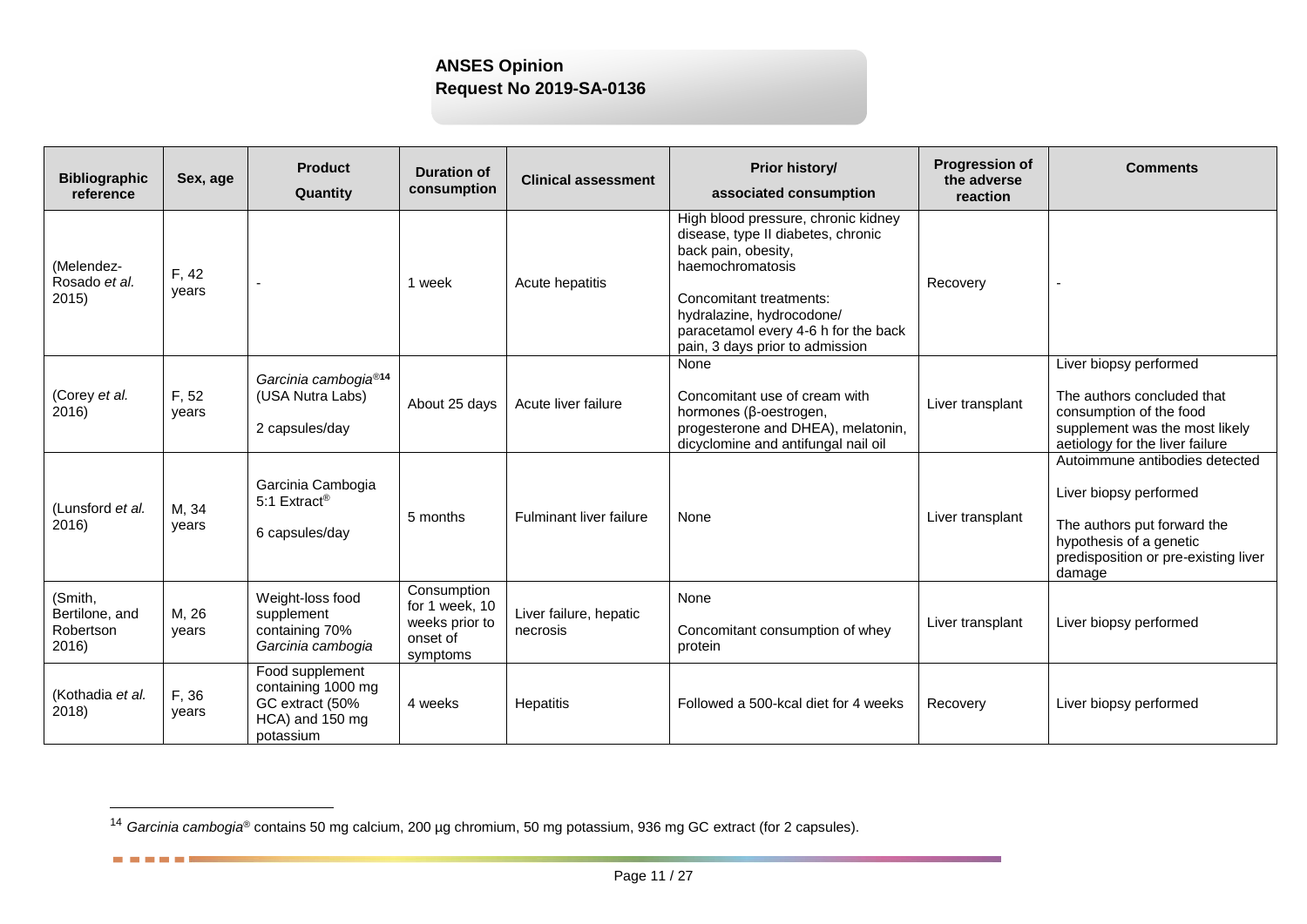### ■ **Rhubarb**

A systematic review of the literature was published in 2019 on plants causing liver damage. The authors pinpointed 334 cases of liver damage where the plant was identified. Rhubarb (*Rheum officinale*) was responsible for 24 of these cases (Byeon *et al.* 2019).

In addition, experimental studies in rats have shown the hepatotoxic potential of rhubarb (Wang *et al.* 2011, Tu *et al.* 2018).

The extrinsic causality score for this component is B1**<sup>15</sup>** .

### ■ **Guggul**

Two clinical cases involving the consumption of guggul were found in the literature.

The first, published by Grieco *et al.* (2009), is presented in Table 3, as the implicated product also contained *Garcinia cambogia*.

The second reports the case of a 28-year-old woman with no previous history, who presented with liver failure leading to a liver transplant, one month after starting to take Lipolyz®**<sup>16</sup>** (three tablets a day) and Somalyz®**<sup>17</sup>** (one or two tablets a day). She also consumed calcium, fibre and caffeine. The aetiological profile was negative, especially for viral serologies and autoimmune markers. The authors suspected usnic acid as the main agent causing this hepatotoxicity, but did not rule out a role for green tea or guggul (Krishna *et al.* 2011).

The extrinsic causality score for this component is B1.

### ■ **Green coffee**

Two clinical cases involving the consumption of green coffee were found in the literature.

The first, published by Crescioli *et al.* (2018), is presented in Table 3, as the implicated product also contained *Garcinia cambogia*.

The second reports the case of a 55-year-old woman who developed cholestatic hepatitis after consuming six tablets of a fat-burning product containing green coffee (Gavrić *et al.* 2018).

The extrinsic causality score for this component is B1.

### ■ **Orthosiphon**

Three clinical cases involving the use of orthosiphon were found in the literature.

Two of these cases, published by Vitalone *et al.* (2011) and Crescioli *et al.* (2018), are presented in Table 3, as the implicated products also contained *Garcinia cambogia*.

The third reports the case of a 25-year-old woman with no previous history, who developed acute hepatitis two months after starting Ortosifón-Arkocápsulas®**<sup>18</sup>** (1.5 g/day) and Camilina-

<u>.</u>

. . . . .

**<sup>15</sup>** A B1 score corresponds to a poorly-documented effect.

<sup>16</sup> Lipolyz**®** contains usnic acid, propionyl-L-carnitine, green tea, Z-guggulsterone, E-guggulsterone, cAMP and vitamin E.

<sup>17</sup> Somalyz**®** contains usnic acid, propionyl-L-carnitine, phosphatidylcholine, phosphatidylethanolamine, gammaaminobutyric acid and vitamin E.

**<sup>18</sup>** Ortosifón-Arkocápsulas® contains *Orthosiphon stamineus*.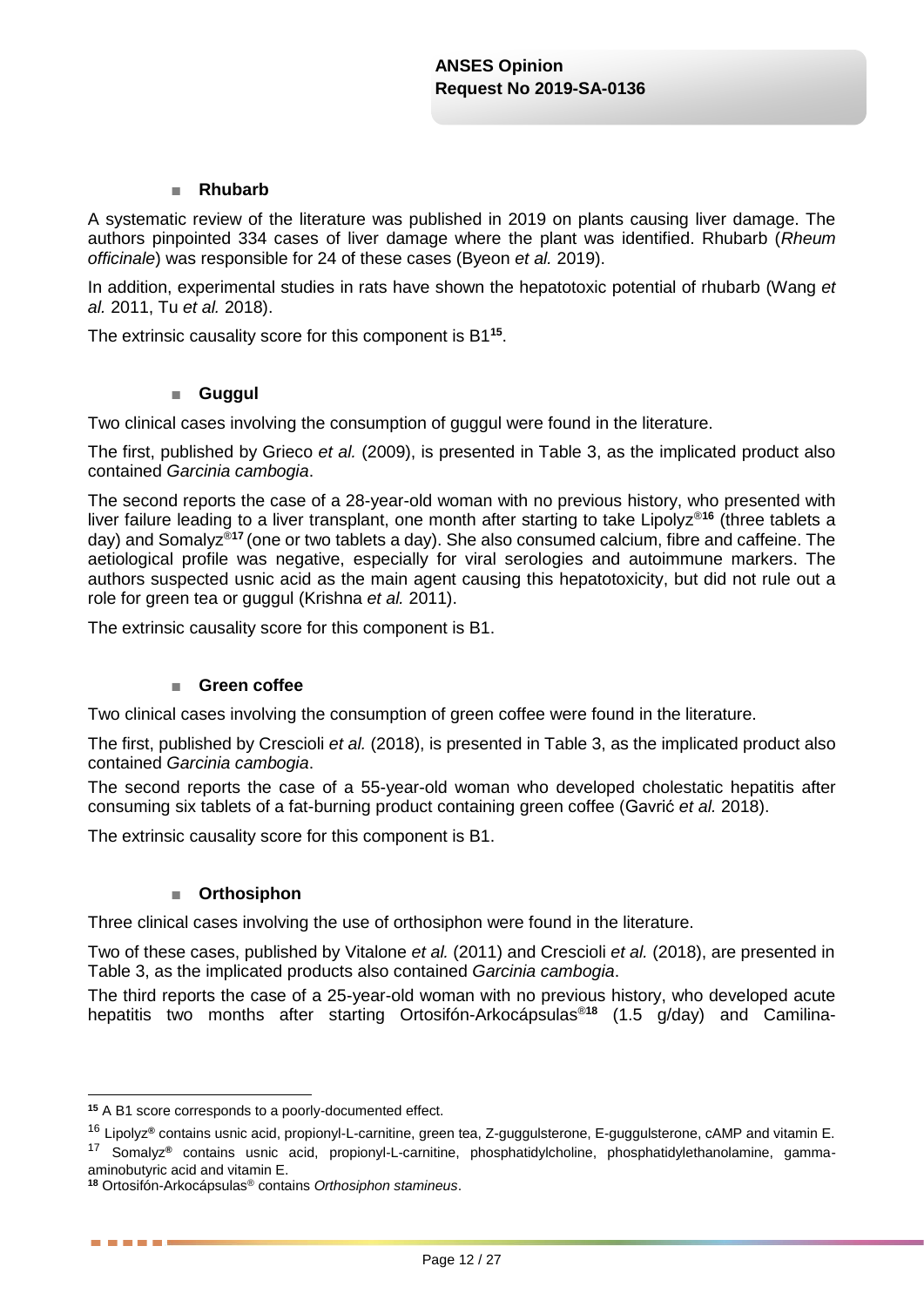Arkocápsulas®**<sup>19</sup>** food supplements. The authors attributed the hepatitis to the consumption of *Camellia thea* without ruling out the possible involvement of orthosiphon (García-Morán *et al.* 2004).

The extrinsic causality score for this component is B1.

### ■ **Cassia nomame**

A clinical case involving the consumption of Cassia nomame was found in the literature. It was published by Vitalone *et al.* (2011) and is presented in Table 3, as the implicated product also contained *Garcinia cambogia*.

The extrinsic causality score for this component is B1.

### ■ **Rhodiola**

No data on the hepatotoxicity of rhodiola were found in the literature. However, cases of liver damage involving the consumption of rhodiola have been published because it is an ingredient in Hydroxycut® . These cases are described in [Table 3.](#page-6-0)

The extrinsic causality score for this component is B1.

### ■ Other ingredients

The literature search did not identify any cases of liver damage for olive, hibiscus, cola, moringa, nopal, coleus, shiitake, hawthorn, Siberian ginseng, caigua, maqui, blackcurrant, zinc gluconate or chromium picolinate.

The extrinsic causality score for these components is B0**<sup>20</sup>** .

### **3.4.3.Other cases recorded in the nutrivigilance database**

To date, no other reports concerning the food supplement Slim Metabol® have been recorded by the nutrivigilance scheme.

[Table 4](#page-13-0) lists cases of liver damage likely to be associated with the consumption of other food supplements containing, in particular, red yeast rice, *Garcinia cambogia*, rhubarb, guggul, green coffee, orthosiphon, rhodiola, olive, hibiscus, cola, moringa, nopal, coleus, shiitake, hawthorn, Siberian ginseng, cassia nomame, caigua, maqui, blackcurrant and marine collagen.

Due to the frequent presence of zinc, magnesium and chromium in food supplements, many cases are recorded in the database but they have not enabled any conclusions to be drawn as to the causality of these ingredients in the liver disorders.

1

. . . . .

**<sup>19</sup>** Camilina-Arkocápsulas**®** contains *Camellia thea*.

**<sup>20</sup>** A B0 score corresponds to a non-documented effect.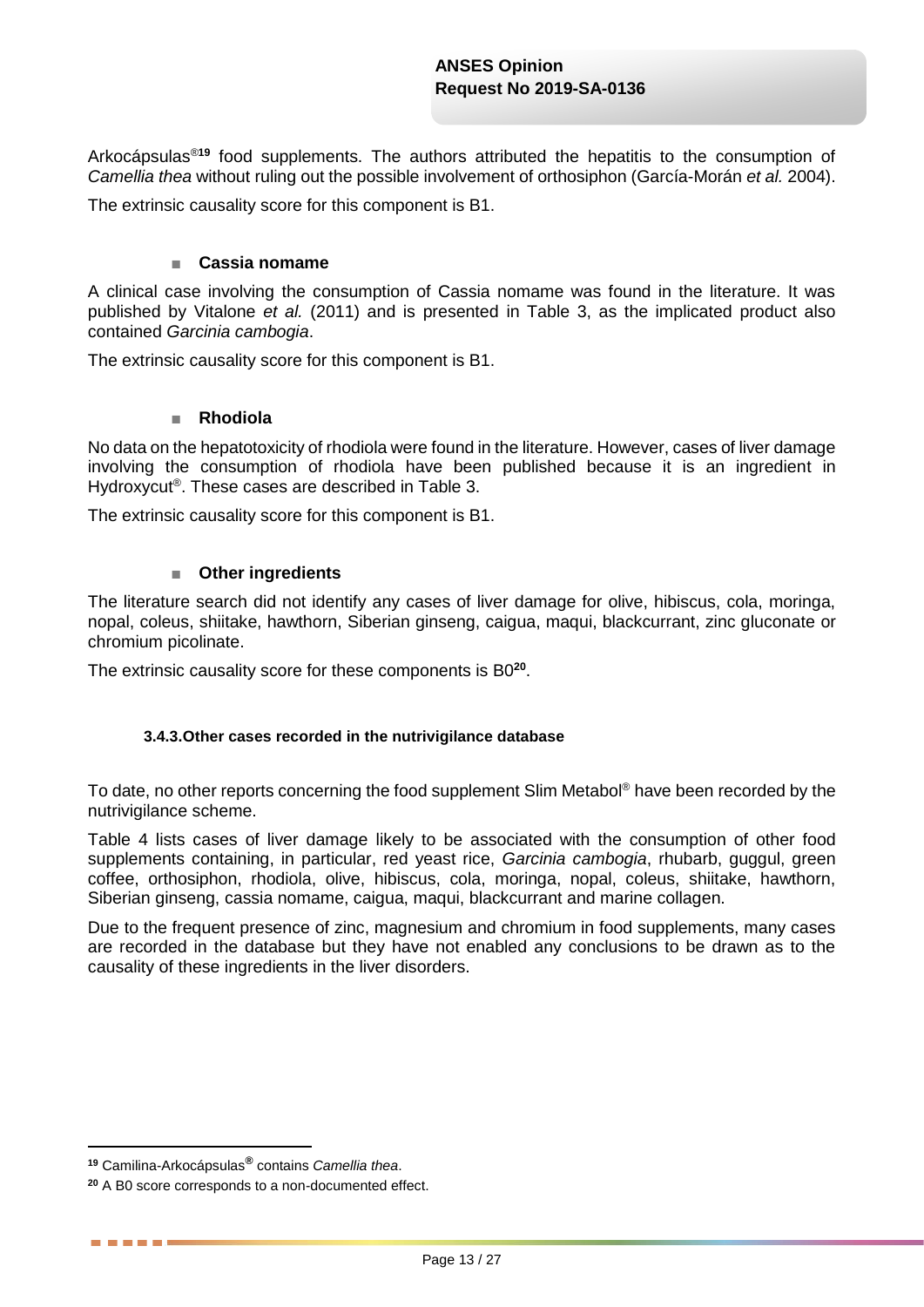| <b>Identification</b><br>number | <b>Food supplement</b>                                    | <b>Composition</b>                                                        | Effect(s)                                                          | Sex,<br>age | <b>Causality</b> | <b>Severity</b> |
|---------------------------------|-----------------------------------------------------------|---------------------------------------------------------------------------|--------------------------------------------------------------------|-------------|------------------|-----------------|
| 2012-014                        | Levure de riz<br>rouge - lovastatine<br>naturelle 2.5 mg® | Red yeast rice                                                            | Increase in<br>transaminases                                       | F, 67       | Likely           | 1               |
| 2012-044                        | Levure de riz<br>rouge <sup>®</sup>                       | Red yeast rice                                                            | Acute hepatitis                                                    | F, 59       | Unlikely         | 1               |
| 2012-046                        | Liposterol®                                               | Red yeast rice,<br>policonasol                                            | Rheumatoid<br>purpura, joint<br>inflammation,<br>hepatic cytolysis | F, 66       | Possible         | 1               |
| 2012-217                        | Levure de riz<br>rouge <sup>®</sup>                       | Red yeast rice                                                            | Nausea, muscle<br>weakness,<br>increased<br>transaminases          | F, 60       | Likely           | 1               |
| 2012-224                        | Arterin <sup>®</sup>                                      | Red yeast rice                                                            | Increased<br>transaminases<br>and epigastric<br>pain               | F, 74       | Possible         | 1               |
| 2013-062                        | Levure de riz<br>rouge <sup>®</sup>                       | Red yeast rice                                                            | Increase in<br>transaminases<br>and CPK levels                     | F, 65       | Likely           | 1               |
| 2013-089                        | Levure de riz<br>rouge <sup>®</sup>                       | Red yeast rice                                                            | Hepatic<br>cytolysis,<br>generalised<br>urticaria                  | М,<br>45    | Possible         | 2               |
| 2013-200                        | Levure de riz<br>rouge <sup>®</sup>                       | Red yeast rice                                                            | Hepatic<br>cytolysis and<br>steatosis                              | М,<br>62    | Likely           | 1               |
| 2016-018                        | Staticoncept Q10 <sup>®</sup>                             | Red yeast rice,<br>coenzyme Q10,<br>guggul, sugar<br>cane,<br>policonasol | Increase in<br>transaminases                                       | F, 71       | Likely           | $\overline{2}$  |

### <span id="page-13-0"></span>**Table 4: Other cases of liver damage involving food supplements containing the ingredients of Slim Metabol®**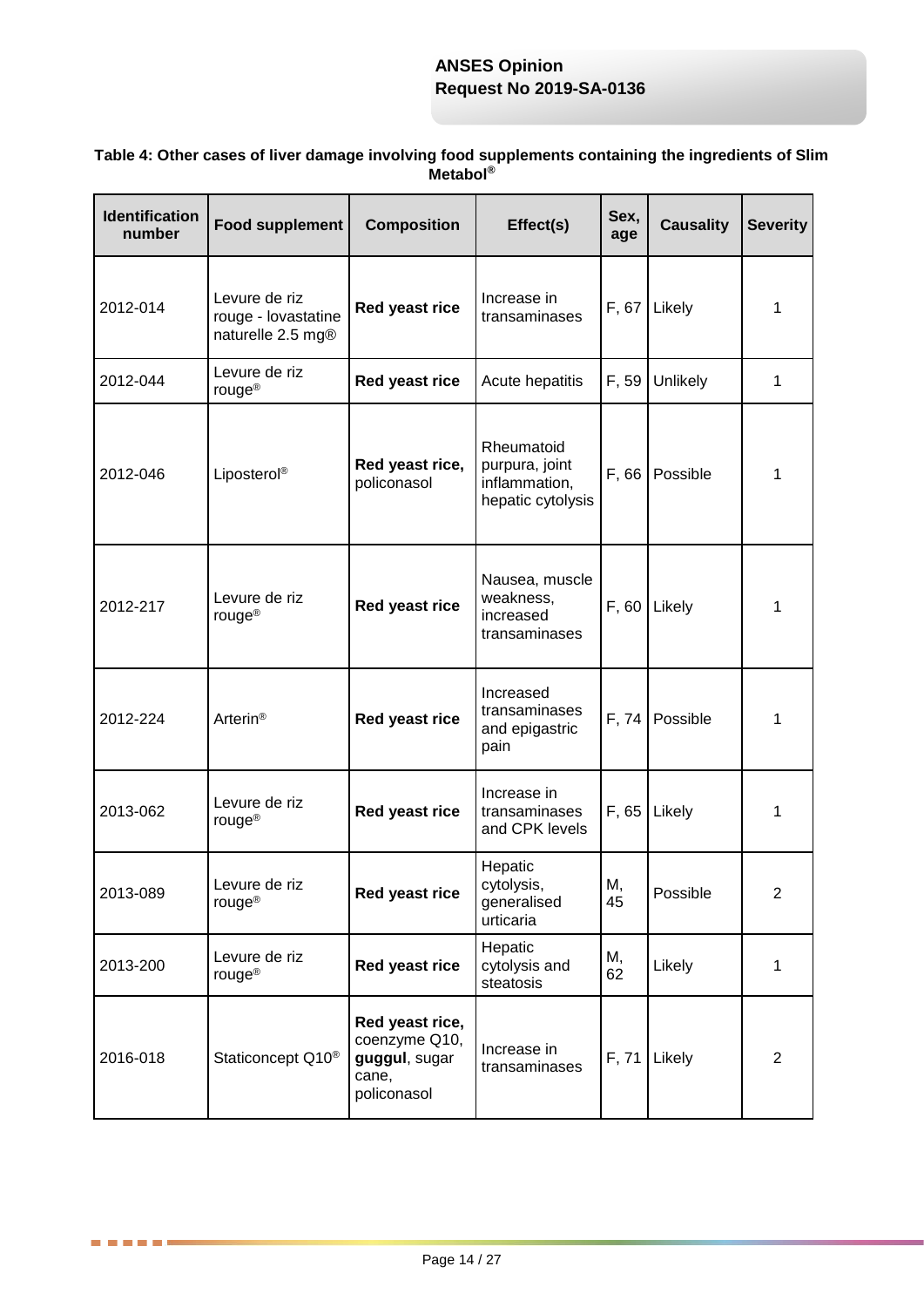| <b>Identification</b><br>number | <b>Food supplement</b>                 | <b>Composition</b>                                                                                                                                        | Effect(s)                                             | Sex,<br>age | <b>Causality</b> | <b>Severity</b> |
|---------------------------------|----------------------------------------|-----------------------------------------------------------------------------------------------------------------------------------------------------------|-------------------------------------------------------|-------------|------------------|-----------------|
| 2017-188*                       | Physiomance<br>DT2 <sup>®</sup>        | Green tea,<br>olive, taurine,<br>taurine, α-lipoic<br>acid, cinnamon,<br>vitamins C, E,<br>B3, B5, B8, B12,<br>B2, D3, B6, B1,<br>B9, Zn, Cr, Mg          | Increase in<br>transaminases<br>and<br>rhabdomyolysis | М,          | Likely           | 3               |
|                                 | Physiomance<br>Dimeol Q10 <sup>®</sup> | Red yeast rice,<br>coenzyme Q10,<br>garlic, pine, Cr,<br>vitamins B3 and<br>Е                                                                             |                                                       | 57          |                  |                 |
|                                 | Equilibre Candida<br>3 <sup>®</sup>    | Olive, coriander,<br>savory, alfalfa,<br>feverfew, gum<br>arabic                                                                                          |                                                       |             |                  |                 |
| 2016-320*                       | Trioptec <sup>®</sup>                  | Fish oil, evening<br>primrose oil,<br>vitamins C, E,<br>B6, B12,<br>blueberry,<br>coenzyme Q10,<br>Zn, Cu, Se,<br>lutein, orange,<br>olive,<br>zeaxanthin | Hepatic<br>cytolysis                                  | F, 69       | Unlikely         | $\overline{2}$  |
| 2014-260                        | Revex-16 <sup>®</sup>                  | Garcinia<br>cambogia,<br>green tea, Cr,<br>resveratrol,<br>quercetin, black<br>pepper                                                                     | Hepatic<br>cytolysis                                  | F, 23       | Possible         | $\overline{2}$  |
| 2018-193                        | Metaferrine <sup>®</sup>               | <b>Garcinia</b><br>cambogia, a-<br>lipoic acid,<br>lactoferrin,<br>coenzyme Q10,<br>vitamin D3                                                            | Hepatic<br>cytolysis                                  | F           | Possible         | 1               |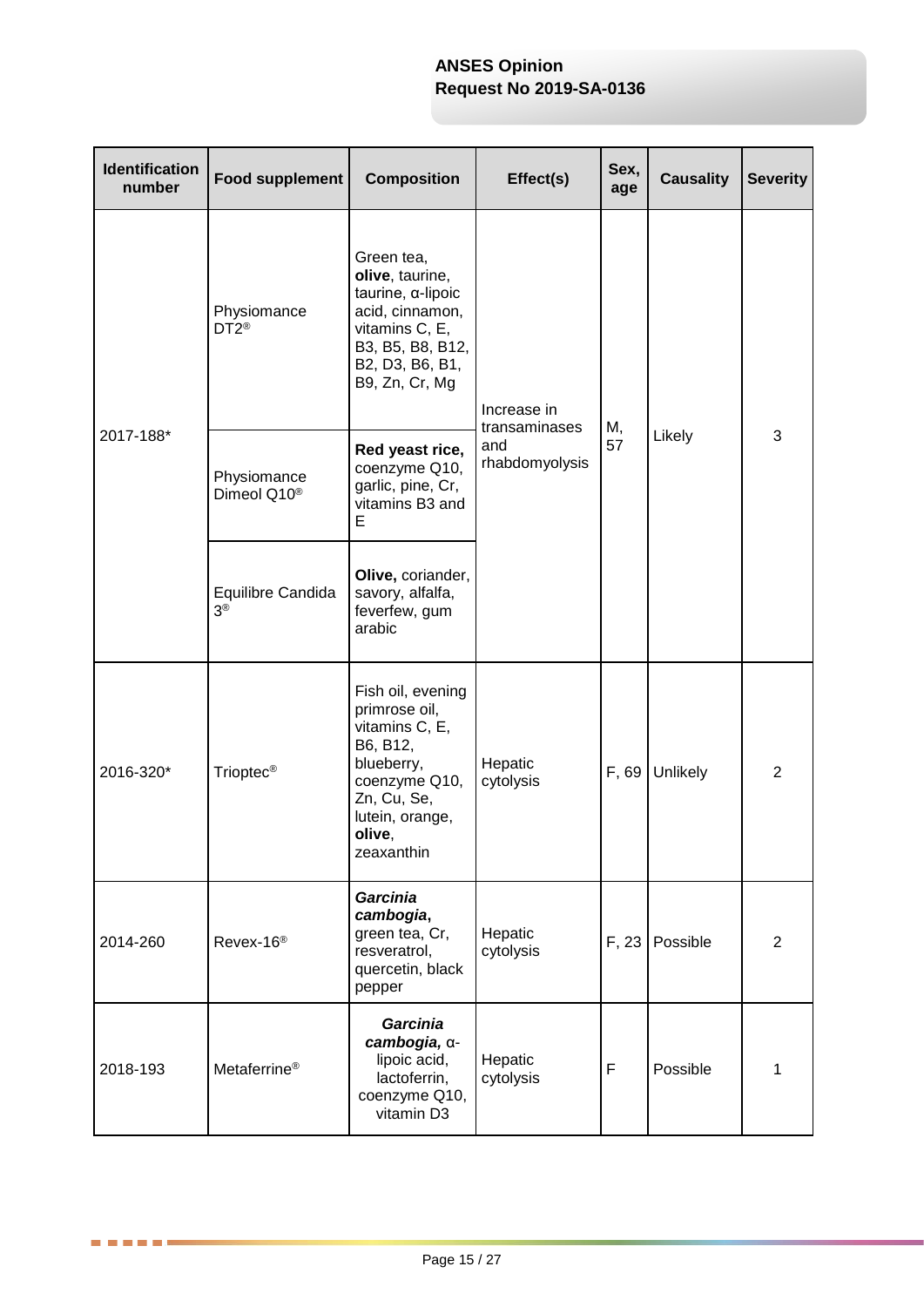| <b>Identification</b><br>number | <b>Food supplement</b>                   | <b>Composition</b>                                                                                                                                | Effect(s)                                            | Sex,<br>age | <b>Causality</b> | <b>Severity</b> |
|---------------------------------|------------------------------------------|---------------------------------------------------------------------------------------------------------------------------------------------------|------------------------------------------------------|-------------|------------------|-----------------|
| 2009-011*                       | Ménophytéa<br>ventre plat <sup>®</sup>   | Green tea, yam,<br>caraway,<br>angelica, nopal                                                                                                    | Mixed hepatitis                                      | F, 60       | Unlikely         | 2               |
| 2010-043*                       | Minceur J-15 <sup>®</sup>                | Slim-data<br>complex, cherry<br>stem, heather,<br>acacia,<br>rosemary, cola,<br>maté, green tea,<br>chistosan                                     | Hepatic<br>cytolysis,<br>abdominal pain,<br>vomiting | М,<br>38    | Possible         | 1               |
|                                 | Destockant Jour et<br>Nuit®              | Nopal, maté,<br>ginger, green<br>coffee                                                                                                           |                                                      |             |                  |                 |
| 2014-262                        | Skineance 3D<br>Programme <sup>®</sup>   | Artichoke,<br>celery, green<br>coffee,<br>meadowsweet,<br>cherry stem,<br>black radish,<br>prune, apple<br>pectin, vitamin<br>B <sub>3</sub> , Cr | Mixed hepatitis                                      | F, 49       | Excluded         | 2               |
| 2010-054                        | Ménophytéa<br>ventre plat <sup>®</sup>   | Green tea, yam,<br>caraway,<br>angelica, nopal                                                                                                    | Hepatic<br>cytolysis                                 | F, 59       | Likely           | 1               |
| 2010-055                        | Ménophytéa<br>ventre plat <sup>®</sup>   | Green tea, yam,<br>caraway,<br>angelica, nopal                                                                                                    | Hepatitis                                            | F, 44       | Likely           | 1               |
|                                 | Ménophytéa<br>rétention d'eau®           | Yam, fucus,<br>hibiscus                                                                                                                           |                                                      |             |                  |                 |
| 2010-056*                       | Ménophytéa<br>ventre plat <sup>®</sup>   | Green tea, yam,<br>caraway,<br>angelica, nopal                                                                                                    | Hepatic<br>cytolysis                                 | F, 59       | Unlikely         | 1               |
|                                 | Ménophytéa<br>ventre plat <sup>®</sup>   | Green tea, yam,<br>caraway,<br>angelica, nopal                                                                                                    |                                                      |             |                  |                 |
| 2010-057                        | 4321 Minceur<br>chrono Nuit®             | Green tea,<br>maté, barley,<br>cola, fennel,<br>celery                                                                                            | Hepatic<br>cholestasis                               | F, 36       | Possible         | $\overline{2}$  |
|                                 | 4321 Minceur<br>chrono Nuit <sup>®</sup> | Lemon balm,<br>grape, bean,<br>hawthorn,<br>chicory                                                                                               |                                                      |             |                  |                 |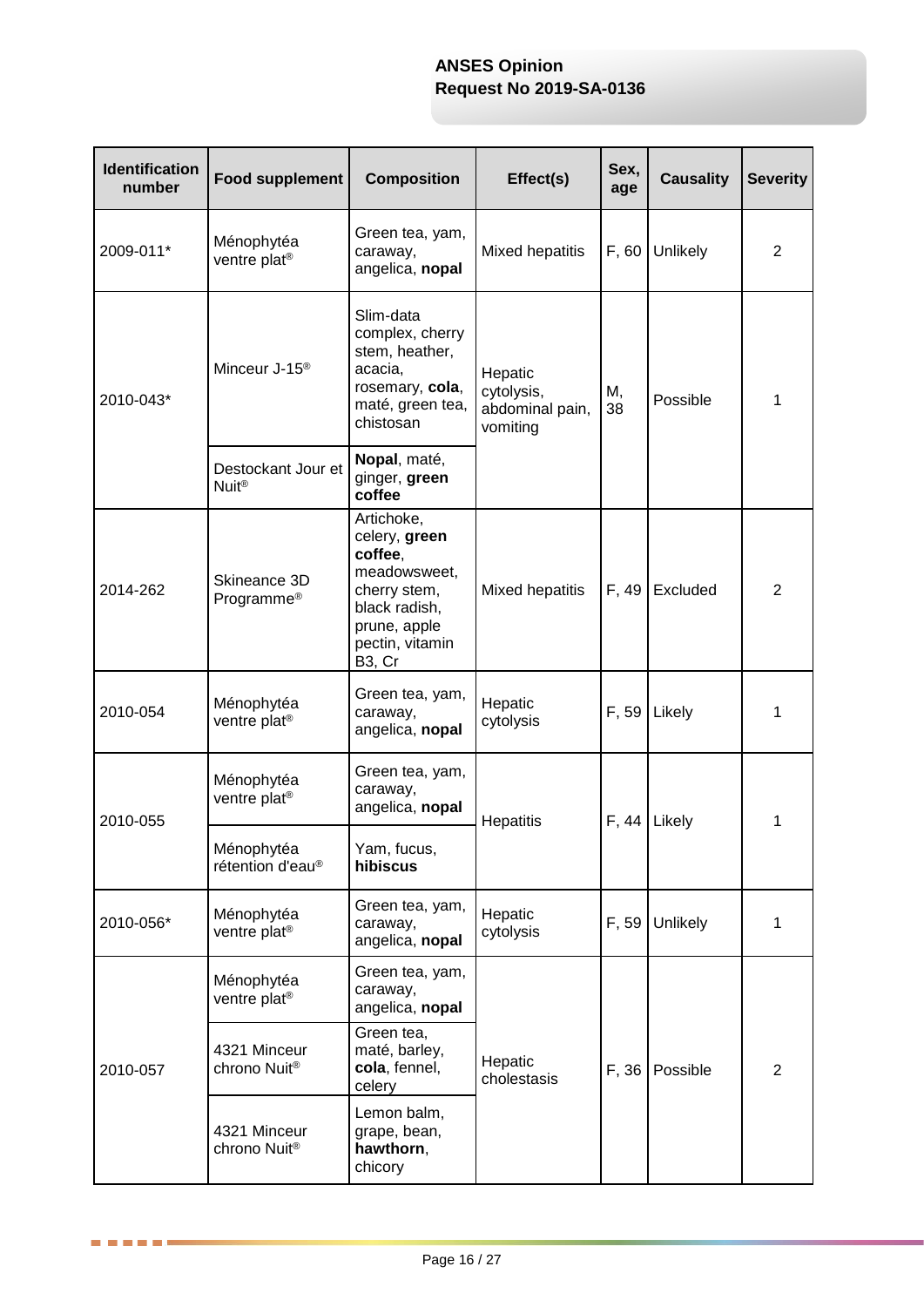| <b>Identification</b><br>number | <b>Food supplement</b>                                                         | <b>Composition</b>                                                                                                                                                                                                                                                   | Effect(s)                                                              | Sex,<br>age | <b>Causality</b> | <b>Severity</b> |
|---------------------------------|--------------------------------------------------------------------------------|----------------------------------------------------------------------------------------------------------------------------------------------------------------------------------------------------------------------------------------------------------------------|------------------------------------------------------------------------|-------------|------------------|-----------------|
| 2019-053*                       | Complexe M+<br>Phase 2 <sup>®</sup>                                            | Artichoke, cola,<br>peppermint,<br>mandarin and<br>cinnamon<br>essential oils                                                                                                                                                                                        | Rhabdomyolysis<br>and hepatic<br>cytolysis                             | F, 34       | Unlikely         | 3               |
| 2010-060                        | Ménophytéa<br>ventre plat <sup>®</sup>                                         | Green tea, yam,<br>caraway,<br>angelica, nopal                                                                                                                                                                                                                       | Mixed hepatitis,<br>intrahepatic<br>jaundice                           | F, 47       | Likely           | 2               |
| 2011-031                        | TurboDraine<br>Minceur thé<br>pêche <sup>®</sup>                               | Green tea,<br>meadowsweet,<br>nopal,<br>hibiscus, cherry<br>stem, guava,<br>aosa, ginseng                                                                                                                                                                            | Hepatic<br>cytolysis                                                   | F, 47       | Likely           | 1               |
| 2018-588*                       | <b>Boisson</b><br>instantanée à<br>base de thé vert et<br>plantes <sup>®</sup> | Green tea,<br>caffeine, mallow,<br>hibiscus,<br>cardamom                                                                                                                                                                                                             | Hepatitis,<br>hypokalaemia,<br>abdominal pain,<br>nausea,<br>diarrhoea | F, 41       | Possible         | 1               |
| 2011-038                        | Ménophytéa<br>ventre plat <sup>®</sup>                                         | Green tea, yam,<br>caraway,<br>angelica, nopal                                                                                                                                                                                                                       | Mixed hepatitis                                                        | F, 48       | Likely           | 1               |
|                                 | Nopal <sup>®</sup>                                                             | <b>Nopal</b>                                                                                                                                                                                                                                                         |                                                                        |             |                  |                 |
| 2013-157                        | Dépuratif interne <sup>®</sup>                                                 | Artichoke,<br>burdock, Aloe<br>vera, dandelion,<br>lemon balm,<br>Chrisanthellum<br>americanum,<br>couch grass,<br>black radish,<br>carqueja,<br>orthosiphon,<br>essential oils of<br>basil, juniper,<br>coriander,<br>lemon,<br>peppermint,<br>grapefruit,<br>thyme | Mixed hepatitis                                                        | F, 35       | Likely           | 2               |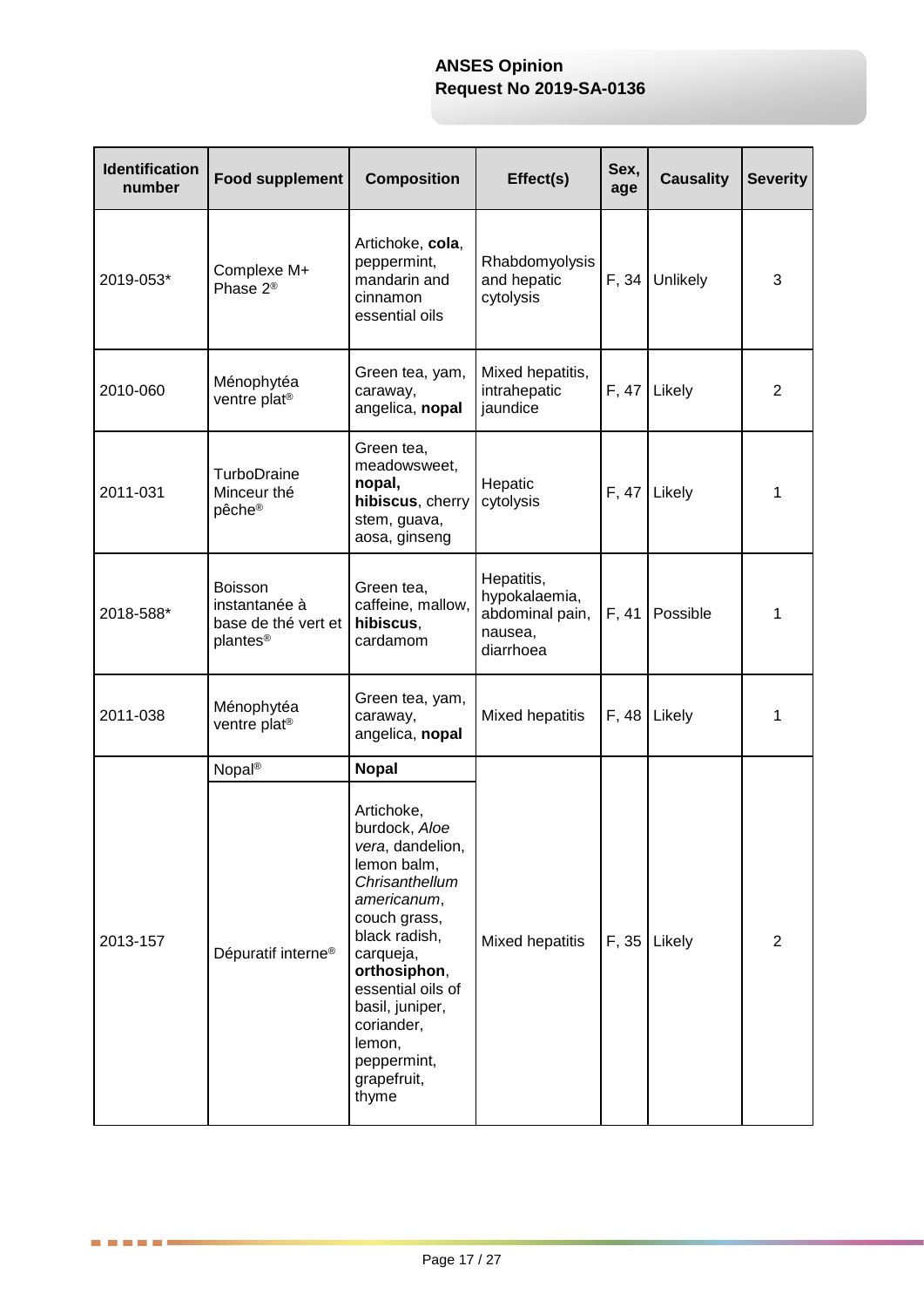| <b>Identification</b><br>number | <b>Food supplement</b>                  | <b>Composition</b>                                                                                                                                                                                                                                                                                                                              | Effect(s)                                  | Sex,<br>age | <b>Causality</b> | <b>Severity</b> |
|---------------------------------|-----------------------------------------|-------------------------------------------------------------------------------------------------------------------------------------------------------------------------------------------------------------------------------------------------------------------------------------------------------------------------------------------------|--------------------------------------------|-------------|------------------|-----------------|
| 2013-213*                       | Speed Draineur <sup>®</sup>             | Chicory,<br>meadowsweet,<br>ash,<br>orthosiphon,<br>caffeine, green<br>tea, cherry stem,<br>apple                                                                                                                                                                                                                                               | Hepatic<br>cytolysis                       | F, 60       | Likely           | 1               |
| 2012-005*                       | Liquid cleanse®                         | Oats, lemon,<br>coconut,<br>pomegranate,<br>raspberry,<br>blueberry,<br>cornflower,<br>black elder,<br>blackberry,<br>cherry,<br>cranberry,<br>acerola, Aloe<br>vera, chlorella,<br>kombu,<br>wakame, nori,<br>endive,<br>artichoke,<br>liquorice,<br>astragalus,<br>barley, mung<br>bean, wheat,<br><b>Siberian</b><br>ginseng,<br>jasmine tea | Abdominal pain<br>and hepatic<br>cytolysis | F, 31       | Likely           | 1               |
| 2014-392                        | Massive Sperm<br>Optimizer <sup>®</sup> | Ginger,<br><b>Siberian</b><br>ginseng,<br>vitamin                                                                                                                                                                                                                                                                                               | Acute hepatitis                            | М,<br>64    | Unlikely         | 2               |
| 2018-104*                       | Gemo-chocs®<br>Karoshil®                | Hawthorn,<br>alder,<br>blackcurrant<br>Saccharomyces<br>cerevisiae,<br><b>Siberian</b><br>ginseng,<br>selenium,<br>vitamins B1, B2,<br>B3, B5, B6, B9,<br><b>B12</b>                                                                                                                                                                            | Hepatic<br>cytolysis                       | F, 56       | Likely           | $\overline{2}$  |
| 2019-022*                       | Ristabil <sup>®</sup>                   | <b>Siberian</b><br>ginseng,<br>rosehip,<br>blueberry, royal<br>jelly, vitamins<br>B1, B2, B6                                                                                                                                                                                                                                                    | Hepatic<br>cytolysis and<br>cholestasis    | F, 38       | Excluded         | $\overline{2}$  |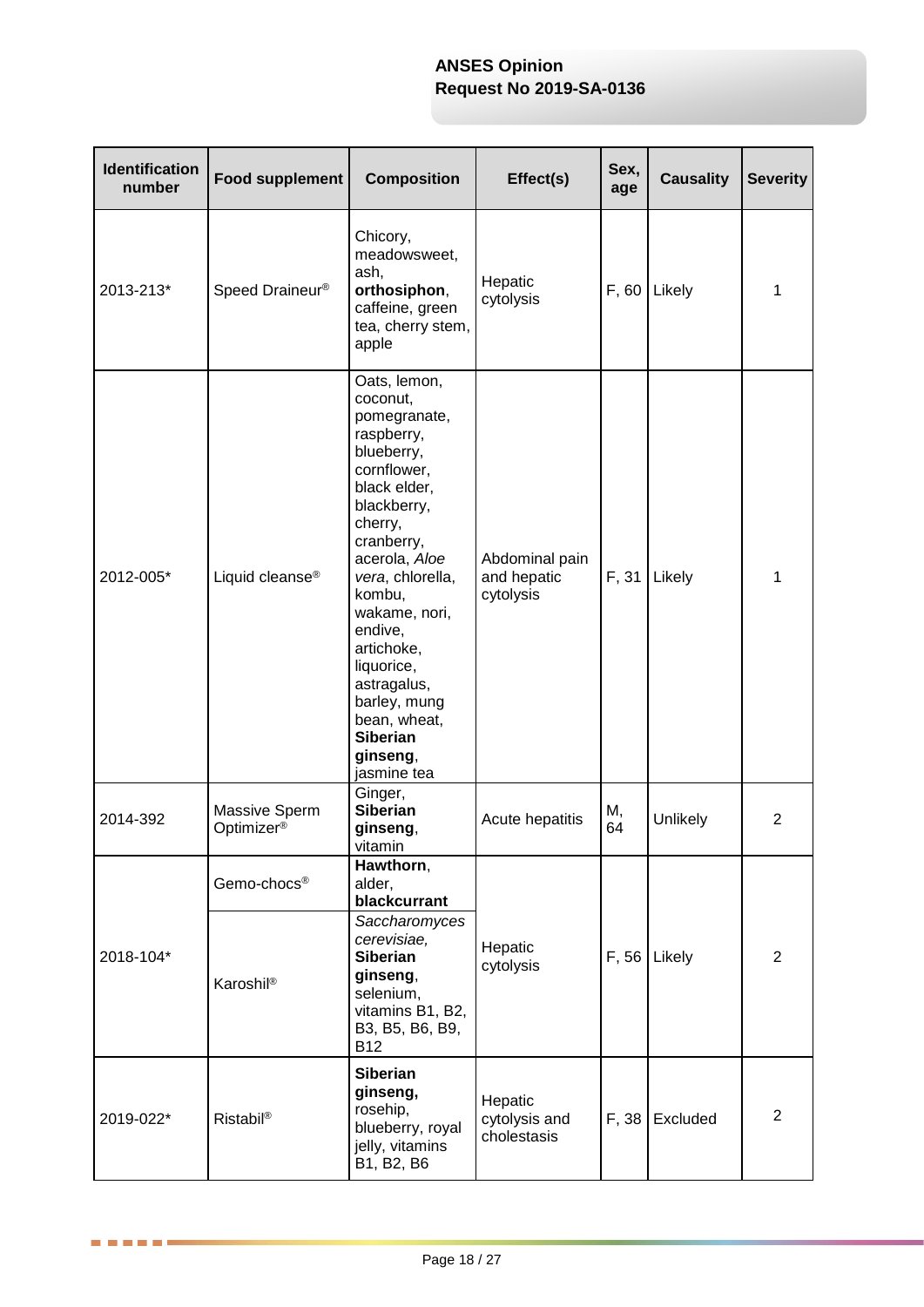| <b>Identification</b><br>number | Food supplement                               | <b>Composition</b>                                                                          | Effect(s)                                 | Sex,<br>age | <b>Causality</b> | <b>Severity</b> |
|---------------------------------|-----------------------------------------------|---------------------------------------------------------------------------------------------|-------------------------------------------|-------------|------------------|-----------------|
| 2016-040                        | Ymea Ménopause<br>Jour&Nuit <sup>®</sup>      | Black cohosh,<br>rhodiola, lemon<br>balm, vitamin<br>B6, valerian,<br>passion flower        | Disruption of<br>liver function           | F, 52       | Unlikely         | 2               |
| 2016-067*                       | Seriane Stress <sup>®</sup>                   | Rhodiola,<br>vitamin B6, Mg                                                                 | Cytolytic and<br>cholestatic<br>hepatitis | F, 63       | Excluded         | 2               |
| 2016-102*                       | Phytostandard<br>Rhodiole Safran <sup>®</sup> | Rhodiola,<br>saffron                                                                        | Hepatic<br>cytolysis                      | F, 56       | Possible         | 2               |
| 2010-016*                       | Formincil®                                    | Guarana, green<br>tea, bitter<br>orange, coleus                                             | Hepatic<br>cytolysis                      | F           | Unlikely         | 1               |
| 2010-026                        | Formincil®                                    | Guarana, green<br>tea, bitter<br>orange, coleus                                             | Acute hepatitis                           | F, 38       | Possible         | 2               |
| 2018-404*                       | Shiitake Hericium<br><b>LO®</b>               | Shiitake,<br>Hericium<br>erinaceus,<br>aspen, essential<br>oil of bay laurel<br>and oregano | Hepatic<br>cytolysis                      | F, 49       | Possible         | 3               |

\* Cases involving the consumption of other food supplements.

## **3.5. Conclusions of the WG and the CES**

. . . . . **.** 

ANSES received a report of fatal fulminant hepatitis (whose severity level was therefore 4). According to the nutrivigilance method, the causality score for the food supplement Slim Metabol<sup>®</sup> is likely.

The food supplement is suspected of playing a role in triggering this hepatitis. It contains many ingredients, mostly plants. Some of these, including *Garcinia cambogia*, have been associated with fulminant hepatitis requiring liver transplantation, as reported in publications.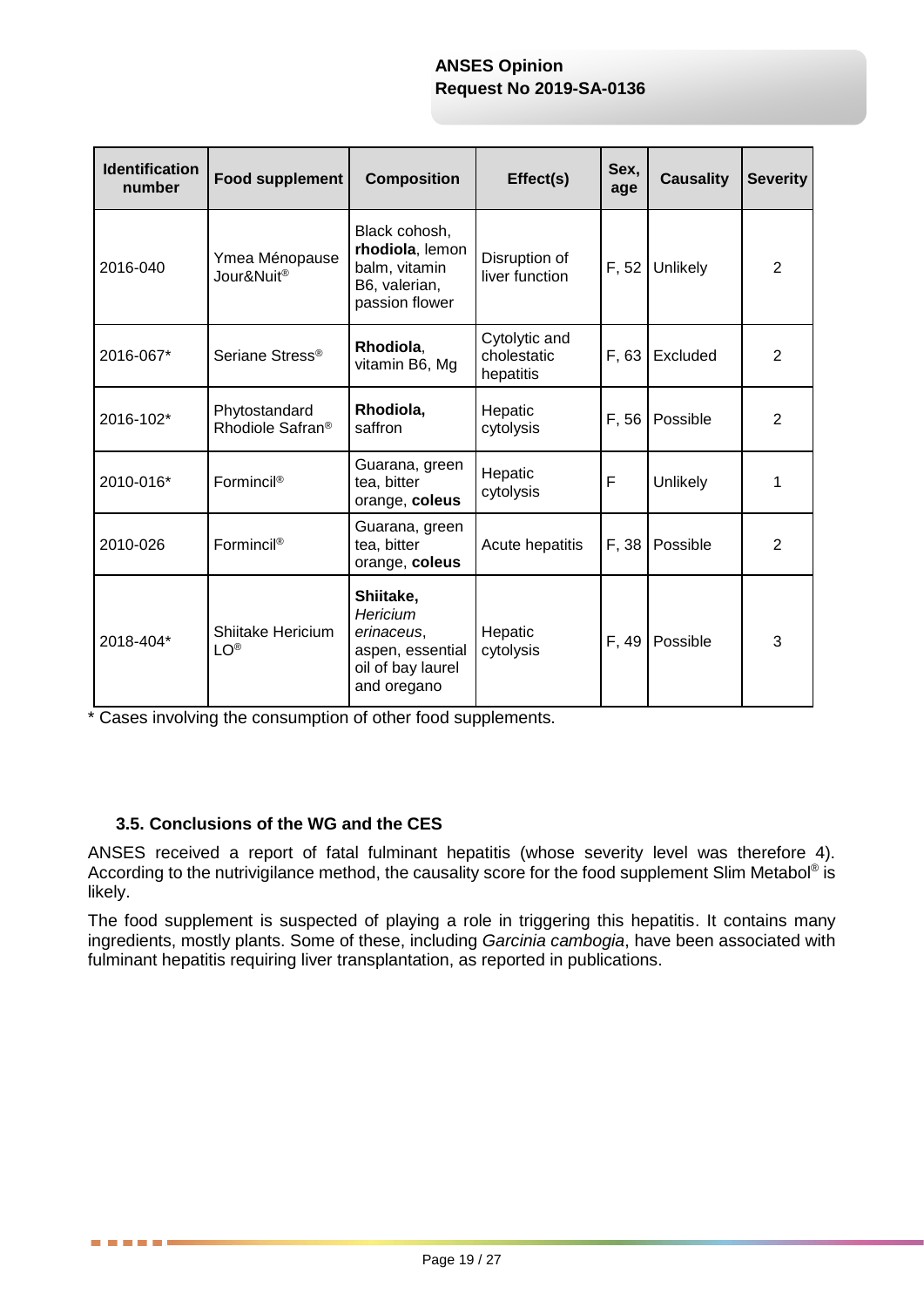#### **4. AGENCY'S CONCLUSION**

The French Agency for Food, Environmental and Occupational Health & Safety (ANSES) received a report of fatal fulminant hepatitis involving consumption of the food supplement Slim Metabol®. This food supplement Slim Metabol® is authorised and marketed in Italy with the claimed aim of controlling body weight. According to the evidence collected in the context of the report, it appears that the patient, although adhering to the recommended doses, took the product for more than three weeks without seeking medical advice as recommended by the manufacturer**.** In this context, ANSES adopts the conclusions of the Working Group on "Nutrivigilance" and the Expert Committee on "Human Nutrition".

The causality of consumption of this product in the occurrence of the serious adverse event – in this case death – was considered likely (I3, on a scale of  $I0 =$  excluded to  $I4 =$  very likely). This food supplement contains many ingredients: mainly plants including *Garcinia cambogia*, and red yeast rice (RYR). Other reports of liver damage associated with the consumption of *Garcinia cambogia*, some of them severe, have been identified in the literature and observed in other countries. This led the experts to view the link between this consumption and the liver effects as being well documented (score of B2, on a scale of B0 to B2). In addition, red yeast rice, which is another ingredient in this supplement, has a similar bibliographical score for liver damage.

Moreover, ANSES notes that *Garcinia cambogia* is the subject of an ANSM decision prohibiting the importation, preparation, prescription and dispensing of magistral, officinal and hospital preparations, as well as the prescription, dispensing or administration to humans of this same plant.

Lastly, from a regulatory point of view, ANSES notes on the one hand that the product Slim Metabol<sup>®</sup> is not among the food supplements declared in France, and on the other hand that the plant *Garcinia cambogia* is not listed in the Order of 24 June 2014 establishing the list of plants other than fungi authorised in food supplements, as well as the conditions of their use. However, it does appear under the name *Garcinia gummi-gutta* (L.) Roxb in the list of plants that can be used in food supplements, in the January 2019 version published by the DGCCRF on its website (commonly known as the "Plant List"), without any health recommendation or restriction.

In view of all these points, and although this is the first report to the nutrivigilance scheme of a case associated with this food supplement:

- ANSES strongly advises against consumption of the food supplement Slim Metabol® marketed outside France;
- Since *Garcinia cambogia* appears to be a common ingredient in food supplements on the weight-loss market, ANSES reiterates that according to its expert appraisal published in 2010, seeking to lose weight without a formal medical indication involves risks and requires support from a health professional (ANSES 2010);
- ANSES has issued an internal request to determine whether safe conditions for the use of food supplements containing *Garcinia cambogia* can be identified.

Lastly, ANSES reiterates its usual recommendations concerning food supplements:

• Consumers should:

. . . .

- notify a healthcare professional of any adverse effect occurring after consumption of a food supplement;
- comply with the conditions of use specified by the manufacturer;
- avoid taking food supplements on a multiple, prolonged or repeated basis throughout the year without having sought the advice of a healthcare professional (doctor, dietician, etc.);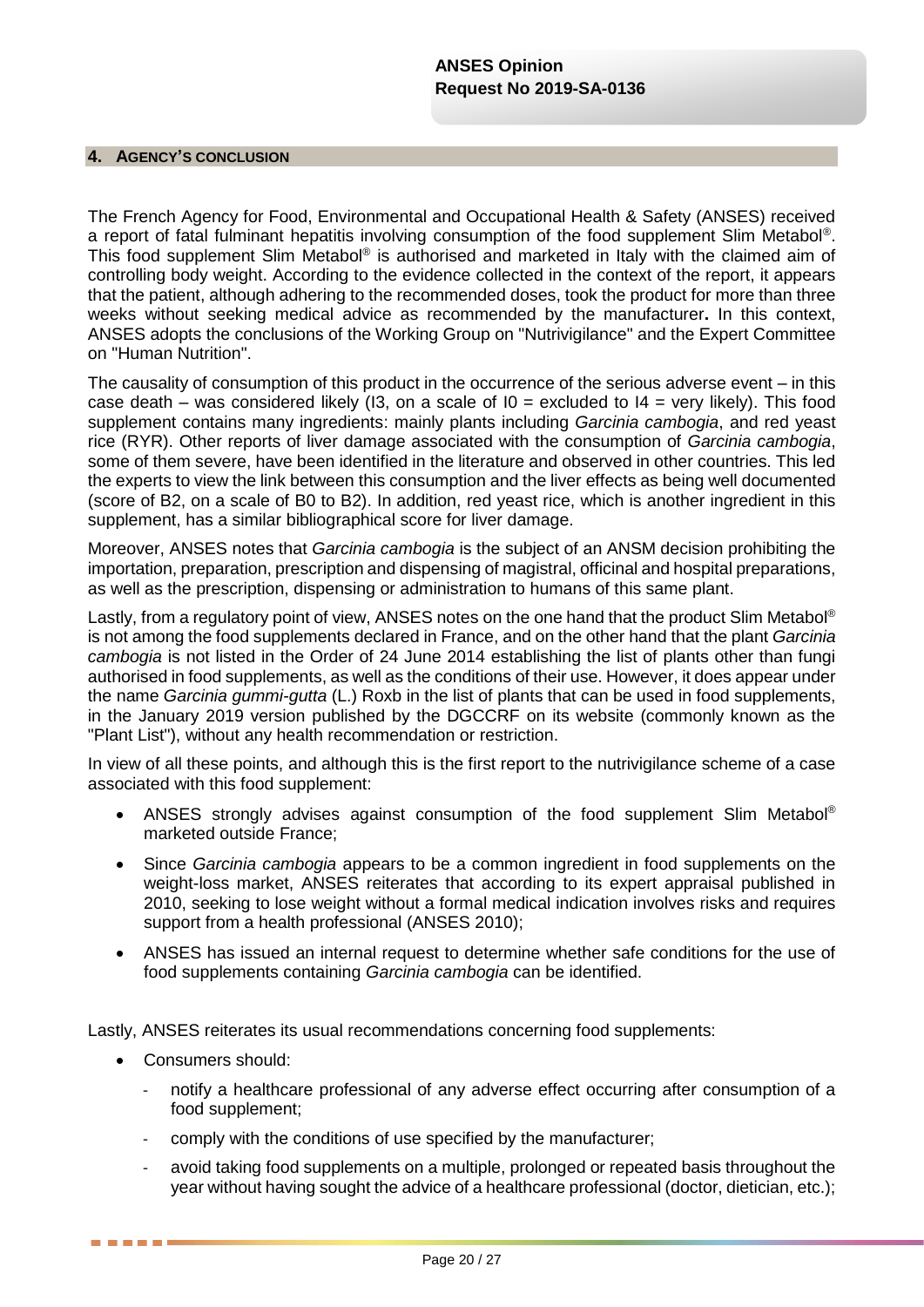- exercise great vigilance with regard to improper claims;
- exercise great vigilance regarding the purchase of products sold through alternative channels (internet, gyms, etc.) and without personalised advice from a healthcare professional.
- Healthcare professionals should communicate cases of adverse effects they suspect of being associated with the consumption of food supplements, and the Agency invites them to report these to the nutrivigilance scheme.

Dr Roger Genet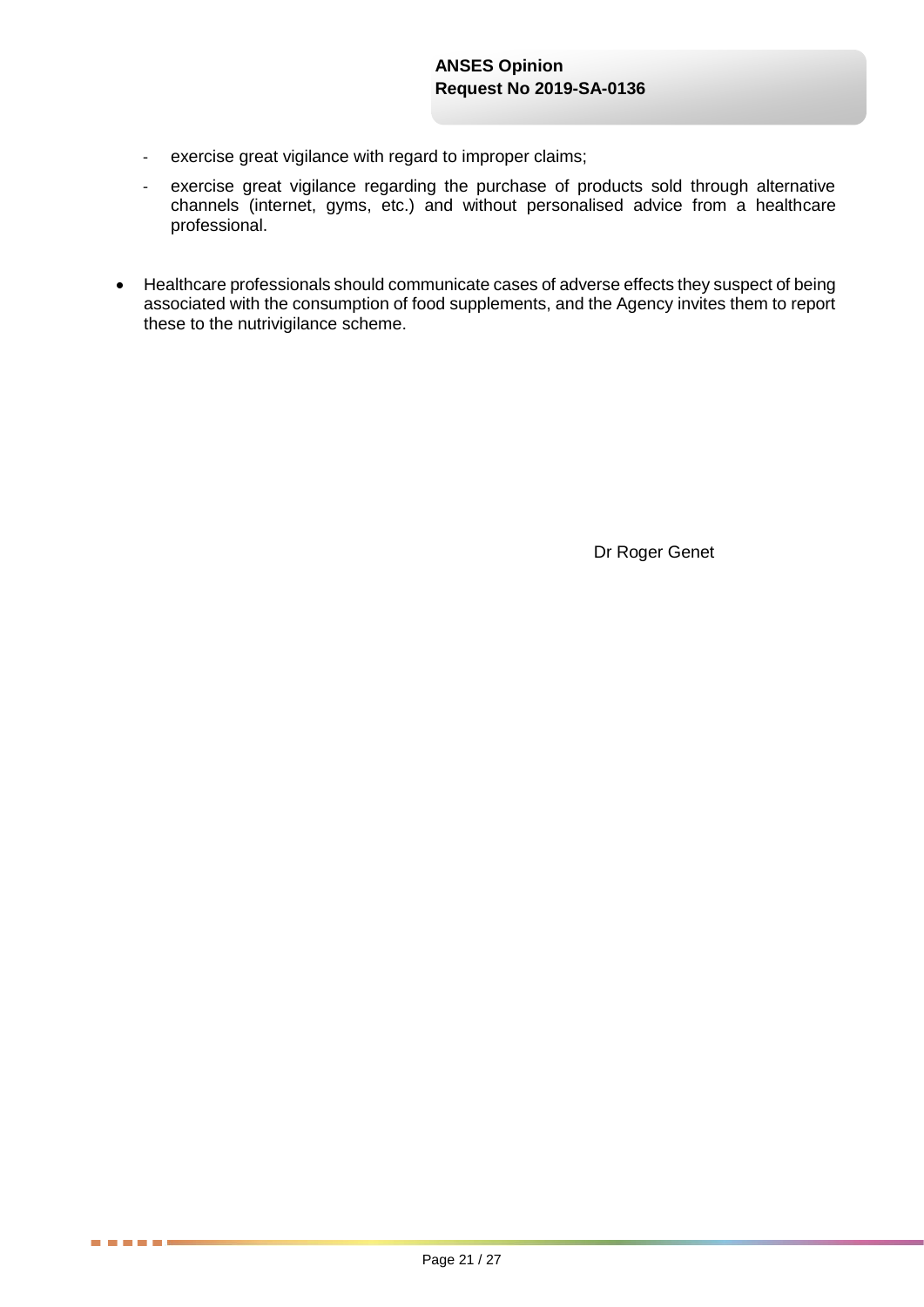#### **KEYWORDS**

Hépatite fatale, complément alimentaire, Slim Metabol® , levure de riz rouge, *Garcinia cambogia*

Fatal hepatitis, food supplement, Slim Metabol® , red yeast rice, *Garcinia cambogia*

#### **REFERENCES**

. . . .

- Actis, G. C., E. Bugianesi, A. Ottobrelli, and M. Rizzetto. 2007. "Fatal liver failure following food supplements during chronic treatment with montelukast." *Digestive and Liver Disease* 39 (10):953-955. doi: 10.1016/j.dld.2006.10.002.
- ANSES. 2010. "Evaluation des risques liés aux pratiques alimentaires d'amaigrissement." Maisons-Alfort: ANSES. 158 p.
- ANSES. 2014. "Avis de l'Agence nationales de sécurité sanitaire de l'alimentation, de l'environnement et du travail relatif aux risques liés à la présence de « levure de riz rouge » dans les compléments alimentaires (saisine 2012-SA-0228)." Maisons-Alfort: ANSES. 34 p.
- ANSES. 2019. "Avis révisé de l'Agence nationale de sécurité sanitaire de l'alimentation, de l'environnement et du travail relatif à l'actualisation de la méthode d'imputabilité des signalements d'effets indésirables de nutrivigilance (saisine 2018-SA-0026)." Maisons-Alfort: ANSES. 16 p.
- ANSM. 2012. "Evaluation des risques liés à l'utilisation de produits de santé à des fins d'amaigrissement. Rapport d'expertise." Saint-Denis: ANSM. 36 p.
- Björnsson, E., E. I. Jacobsen, and E. Kalaitzakis. 2012. "Hepatotoxicity associated with statins: Reports of idiosyncratic liver injury post-marketing." *Journal of Hepatology* 56 (2):374-380.
- Byeon, J. H., J. H. Kil, Y. C. Ahn, and C. G. Son. 2019. "Systematic review of published data on herb induced liver injury." *Journal of Ethnopharmacology* 233:190-196. doi: 10.1016/j.jep.2019.01.006.
- Cadranel, J. F., M. Seddik, S. Loric, and S. Jeanne. 2009. "Statines : quelle hépatotoxicité et quelle surveillance ? Statins: hepatotoxicity and monitoring." *La Presse Médicale* 38 (5):717-725.
- Chen, G. C., V. S. Ramanathan, D. Law, P. Funchain, G. C. Chen, S. French, B. Shlopov, V. Eysselein, D. Chung, S. Reicher, and B. V. Pham. 2010. "Acute liver injury induced by weightloss herbal supplements." *World Journal of Hepatology* 2 (11):410-415. doi: 10.4254/wjh.v2.i11.410.
- Corey, R., K. T. Werner, A. Singer, A. Moss, M. Smith, J. Noelting, and J. Rakela. 2016. "Acute liver failure associated with Garcinia cambogia use." *Annals of Hepatology* 15 (1):123-126. doi: 10.5604/16652681.1184287.
- Crescioli, G., N. Lombardi, A. Bettiol, E. Marconi, F. Risaliti, M. Bertoni, F. Menniti Ippolito, V. Maggini, E. Gallo, F. Firenzuoli, and A. Vannacci. 2018. "Acute liver injury following Garcinia cambogia weight-loss supplementation: case series and literature review." *Internal and Emergency Medicine* 13 (6):857-872. doi: 10.1007/s11739-018-1880-4.
- Dara, L., J. Hewett, and J. K. Lim. 2008. "Hydroxycut hepatotoxicity: a case series and review of liver toxicity from herbal weight loss supplements." *World Journal of Gastroenterology* 14 (45):6999-7004. doi: 10.3748/wjg.14.6999.
- Elinav, E., G. Pinsker, R. Safadi, O. Pappo, M. Bromberg, E. Anis, L. Keinan-Boker, E. Broide, Z. Ackerman, D. N. Kaluski, B. Lev, and D. Shouval. 2007. "Association between consumption of Herbalife® nutritional supplements and acute hepatotoxicity." *Journal of Hepatology* 47 (4):514-520. doi: 10.1016/j.jhep.2007.06.016.
- Fong, T-L., K. C. Klontz, A. Canas-Coto, S. J. Casper, F. A. Durazo, T. J. Davern, P. Hayashi, W. M. Lee, and L. B. Seeff. 2010. "Hepatotoxicity Due To Hydroxycut®: A Case Series." *The American Journal of Gastroenterology* 105 (7). doi: 10.1038/ajg.2010.5.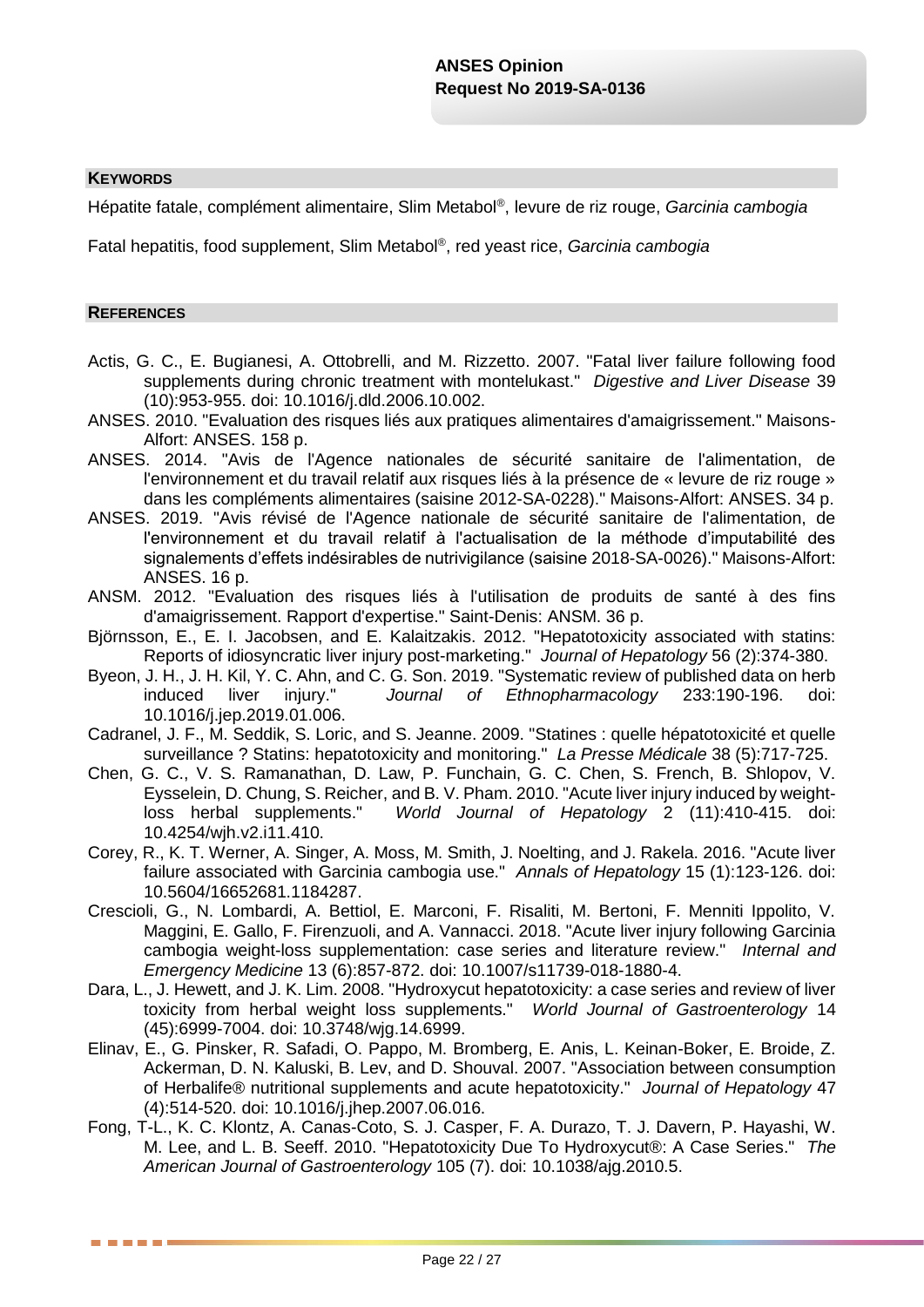- García-Morán, S., F. Sáez-Royuela, E. Gento, A. López Morante, and L. Arias. 2004. "Acute hepatitis associated with Camellia thea and Orthosiphon stamineus ingestion [3]." *Gastroenterologia y Hepatologia* 27 (9):559-560. doi: 10.1157/13068145.
- Gavrić, A., M. Ribnikar, L. Šmid, B. Luzar, and B. Štabuc. 2018. "Fat burner–induced acute liver injury: Case series of four patients." *Nutrition* 47:110-114. doi: 10.1016/j.nut.2017.10.002.
- Grieco, A., L. Miele, M. Pompili, M. Biolato, F. M. Vecchio, I. Grattagliano, and G. Gasbarrini. 2009. "Acute hepatitis caused by a natural lipid-lowering product: When "alternative" medicine is no "alternative" at all." *Journal of Hepatology* 50 (6):1273-1277. doi: 10.1016/j.jhep.2009.02.021.
- Jones, F. J., and A. H. Andrews. 2007. "Acute liver injury associated with the herbal supplement hydroxycut in a soldier deployed to Iraq [10]." *American Journal of Gastroenterology* 102 (10):2357-2358. doi: 10.1111/j.1572-0241.2007.01353\_10.x.
- Kim, Y.-J., M.-S. Choi, Y.B. Park, S.R. Kim, M.-K. Lee, and U.J. Jung. 2013. "Garcinia cambogia attenuates diet-induced adiposity but exacerbates hepatic collagen accumulation and inflammation." *World Journal of Gastroenterology* 19 (29):4689-4701. doi: 10.3748/wjg.v19.i29.4689.
- Kothadia, J. P., M. Kaminski, H. Samant, and M. Olivera-Martinez. 2018. "Hepatotoxicity Associated with Use of the Weight Loss Supplement Garcinia cambogia: A Case Report and Review of the Literature." *Case Reports in Hepatology* 2018. doi: 10.1155/2018/6483605.
- Krishna, Y. R., V. Mittal, P. Grewal, M. I. Fiel, and T. Schiano. 2011. "Acute liver failure caused by 'fat burners' and dietary supplements: A case report and literature review." *Canadian Journal of Gastroenterology* 25 (3):157-160.
- Loubser, L., K. I. Weider, and S. M. Drake. 2019. "Acute liver injury induced by red yeast rice supplement." *BMJ Case Reports* 12 (3). doi: 10.1136/bcr-2018-227961.
- Lunsford, K. E., A. S. Bodzin, D. C. Reino, H. L. Wang, and R. W. Busuttil. 2016. "Dangerous dietary supplements: Garcinia cambogia-Associated hepatic failure requiring transplantation." *World Journal of Gastroenterology* 22 (45):10071-10076. doi: 10.3748/wjg.v22.i45.10071.
- Mazzanti, G., P. A. Moro, E. Raschi, R. Da Cas, and F. Menniti-Ippolito. 2017. "Adverse reactions to dietary supplements containing red yeast rice: assessment of cases from the Italian surveillance system." *British Journal of Clinical Pharmacology* 83 (4):894-908. doi: 10.1111/bcp.13171.
- McDonnell, W. M., R. Bhattacharya, and J. B. Halldorson. 2009. "Fulminant hepatic failure after use of the herbal weight-loss supplement Exilis." *Annals of Internal Medicine* 151 (9):673-674. doi: 10.1059/0003-4819-151-9-200911030-00021.
- Melendez-Rosado, J., D. Snipelisky, G. Matcha, and F. Stancampiano. 2015. "Acute hepatitis induced by pure garcinia cambogia." *Journal of Clinical Gastroenterology* 49 (5):449-450. doi: 10.1097/MCG.0000000000000303.
- Roselle, H., A. Ekatan, J. Tzeng, M. Sapienza, and J. Kocher. 2008. "Symptomatic hepatitis associated with the use of herbal red yeast rice." *Annals of internal medicine* 149 (7):516- 517.
- Schoepfer, A. M., A. Engel, K. Fattinger, U. A. Marbet, D. Criblez, J. Reichen, A. Zimmermann, and C. M. Oneta. 2007. "Herbal does not mean innocuous: Ten cases of severe hepatotoxicity associated with dietary supplements from Herbalife® products." *Journal of Hepatology* 47 (4):521-526. doi: 10.1016/j.jhep.2007.06.014.
- Shim, M., and S. Saab. 2009. "Severe hepatotoxicity due to hydroxycut: A case report." *Digestive Diseases and Sciences* 54 (2):406-408. doi: 10.1007/s10620-008-0353-4.
- Smith, R.J., C. Bertilone, and A.G. Robertson. 2016. "Fulminant liver failure and transplantation after use of dietary supplements." *Medical Journal of Australia* 204 (1):30-32.e1. doi: 10.5694/mja15.00816.
- Stevens, T., A. Qadri, and N.N. Zein. 2005. "Two patients with acute liver injury associated with use of the herbal weight-loss supplement hydroxycut [7]." *Annals of Internal Medicine* 142 (6):477-478. doi: 10.7326/0003-4819-142-6-200503150-00026.

. . . .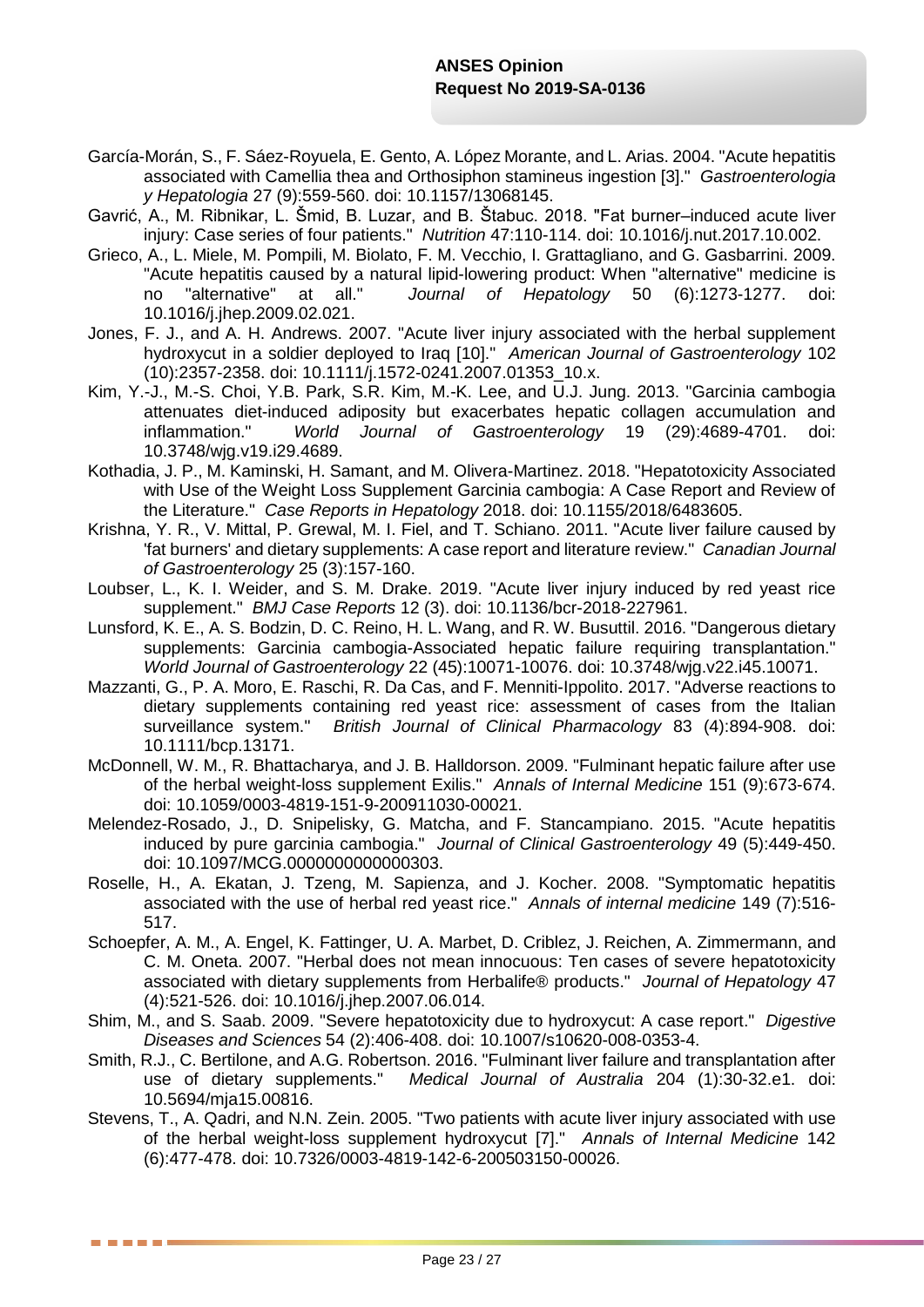- Stickel, F., S. Droz, E. Patsenker, K. Bögli-Stuber, B. Aebi, and S. L. Leib. 2009. "Severe hepatotoxicity following ingestion of Herbalife® nutritional supplements contaminated with Bacillus subtilis." *Journal of Hepatology* 50 (1):111-117. doi: 10.1016/j.jhep.2008.08.017.
- Tu, C., Q. He, Y. Y. Zhou, X. H. Wang, L. Zhang, L. G. Wei, M. Niu, Y. Pang, X. H. Xiao, and J. B. Wang. 2018. "Metabolomic study on the hepatotoxic or hepatoprotective effects of rhubarb to normal or hepatic fibrosis rats." *Yaoxue Xuebao* 53 (7):1139-1147. doi: 10.16438/j.0513- 4870.2018-0049.
- Vitalone, A., F. Menniti-Ippolito, P.A. Moro, F. Firenzuoli, R. Raschetti, and G. Mazzanti. 2011. "Suspected adverse reactions associated with herbal products used for weight loss: A case series reported to the Italian National Institute of Health." *European Journal of Clinical Pharmacology* 67 (3):215-224. doi: 10.1007/s00228-010-0981-4.
- Wang, J. B., H. P. Zhao, Y. L. Zhao, C. Jin, D. J. Liu, W. J. Kong, F. Fang, L. Zhang, H. J. Wang, and X. H. Xiao. 2011. "Hepatotoxicity or hepatoprotection? pattern recognition for the paradoxical effect of the chinese herb rheum palmatum L. in treating rat liver injury." *PLoS ONE* 6 (9). doi: 10.1371/journal.pone.0024498.

5 6 5 6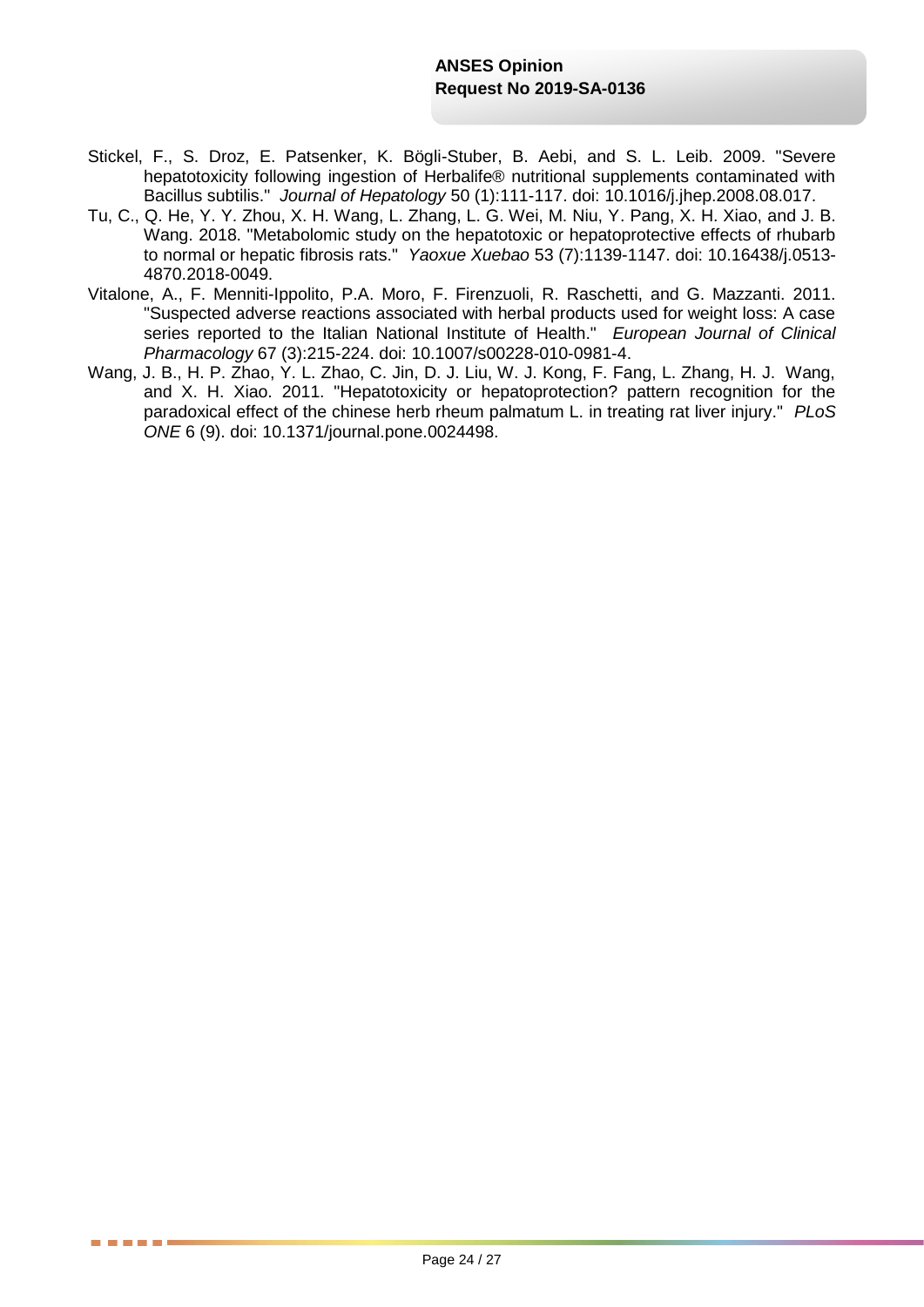#### **ANNEX 1**

### **Presentation of the participants**

**PREAMBLE:** The expert members of the Expert Committees and Working Groups or designated rapporteurs are all appointed in a personal capacity, *intuitu personae*, and do not represent their parent organisation.

#### **WORKING GROUP**

■ "Nutrivigilance" WG 2018-2021

#### **Chair**

Mr Pascal CRENN – University Professor – Hospital Practitioner (AP-HP/Paris-Saclay University) – Specialities: hepato-gastroenterology, nutrition

#### **Members**

. . . . .

Ms Catherine ATLAN – Head of Department (Luxembourg Hospital Centre) – Specialities: metabolic diseases, nutrition and endocrinology

Mr Alain BOISSONNAS – Retired, University Professor – Hospital Practitioner (University Hospital Paris-Sud) – Speciality: internal medicine

Ms Patricia BOLTZ – Hospital Practitioner (Poison Control and Monitoring Centre of Nancy University Hospital) – Speciality: clinical toxicology, toxicovigilance

Mr Nicolas DANEL BUHL – Medical Nutritionist (Artois Regional Hospital Grouping, GHT) – Speciality: nutrition

Mr Michel GERSON – Practitioner – Speciality: endocrinology, nutrition

Mr Raymond JIAN – Retired, University Professor – Hospital Practitioner (Georges Pompidou European Hospital) – Speciality: hepato-gastroenterology

Mr Pascal PLAN – Substitute Doctor – Speciality: general medicine, geriatrics, palliative care

Mr Jean-Marie RENAUDIN – Hospital Practitioner (Emilie Durkheim Hospital Centre) – Specialities: allergology, occupational medicine

Mr Philippe SCHERER – Retired – Speciality: allergology, occupational medicine

Mr Claude SICHEL – Retired, General Practitioner – Speciality: general medicine

Mr Jean-Fabien ZAZZO – Retired, Hospital Practitioner (Antoine Béclère Hospital – AP-HP) – Specialities: anaesthesia and resuscitation, nutrition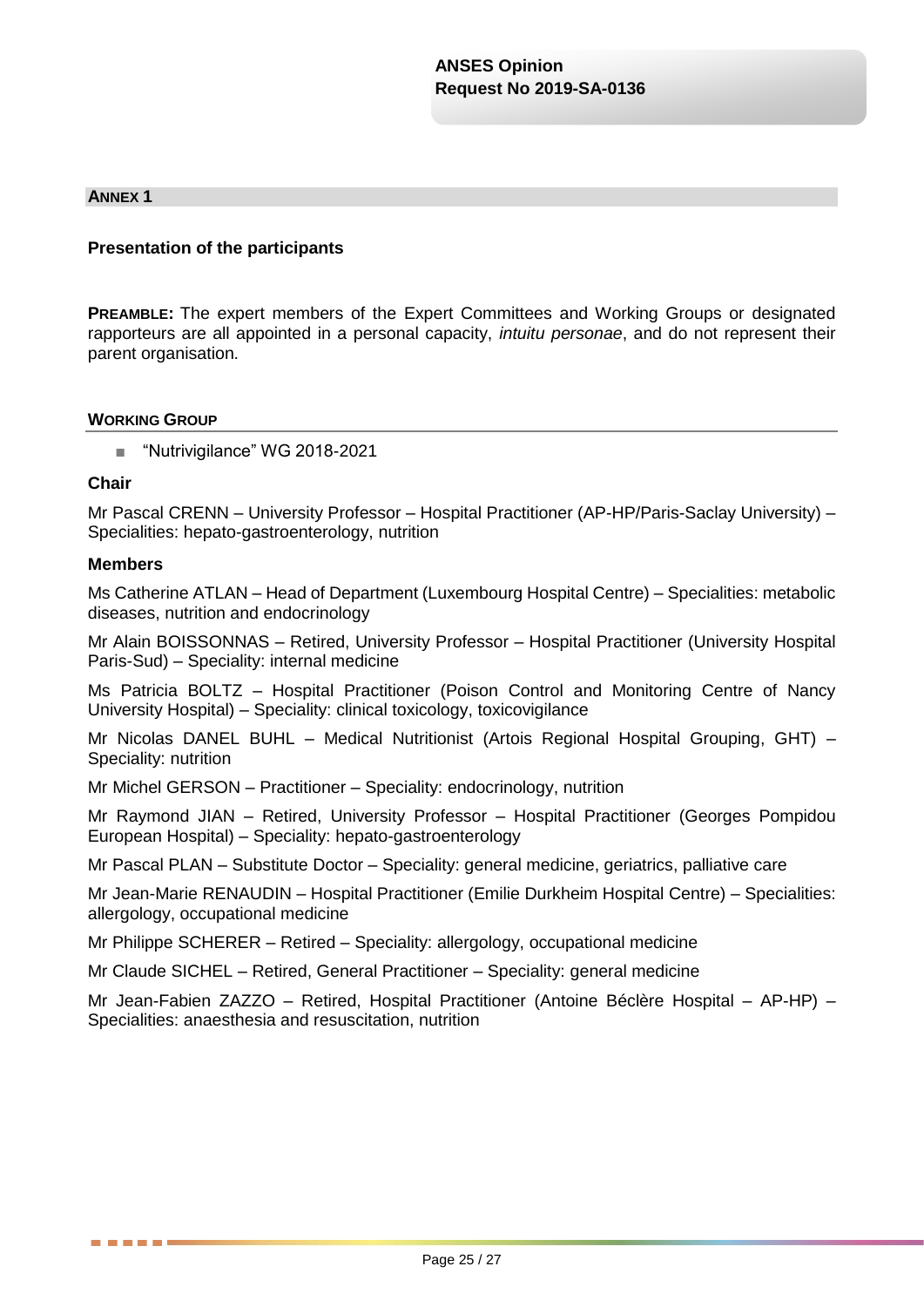### **EXPERT COMMITTEE**

The work that is the subject of this report was monitored and adopted by the following Expert Committee:

■ CES on "Human Nutrition" – 2018-2021

### **Chair**

Mr François MARIOTTI – Professor (AgroParisTech) – Specialities: metabolism of proteins, amino acids, nutritional requirements and recommendations, postprandial metabolism, cardiometabolic risk

### **Members**

------

Mr Frédérik BARREAU – Research Manager (Inserm) – Specialities: chronic inflammatory intestinal diseases, microbiota, host-microbe relationships, barrier function of the intestinal mucosa

Ms Charlotte BEAUDART – Research Manager (University of Liège) – Specialities: epidemiology, public health, meta-analyses, sarcopenia

Ms Catherine BENNETAU-PELISSERO – Professor (Bordeaux Sciences Agro) – Specialities: phyto-oestrogens, isoflavones, endocrine disruptors, bone health, food supplements

Ms Clara BENZI-SCHMID – Federal Food Safety and Veterinary Office (FSVO), Switzerland – Specialities: revision and updating of legal bases of foodstuffs

Ms Marie-Christine BOUTRON-RUAULT – Research Director (CESP Inserm) – Specialities: nutritional epidemiology and cancer, digestive system

Ms Blandine de LAUZON-GUILLAIN – Research Director (INRA, CRESS) – Specialities: epidemiology, infant nutrition, nutrition of pregnant and breastfeeding women, public health

Ms Amandine DIVARET-CHAUVEAU – University Hospital Practitioner (Nancy Regional University Hospital) – Specialities: allergology, epidemiology, complementary feeding, breastfeeding

Ms Christine FEILLET-COUDRAY – Research Director (INRA, Montpellier) – Specialities: metabolism of minerals, oxidative stress

Ms Amandine GAUTIER-STEIN – INRA Research Manager (Inserm "Nutrition, diabetes and brain" unit) – Specialities: energy metabolism, neuroendocrinology, gut-brain axis

Mr Jacques GROBER – University Lecturer (AgroSup Dijon) – Specialities: nutrition, lipids, metabolism of lipoproteins

Mr Jean-François HUNEAU – Professor (AgroParisTech) – Speciality: human nutrition

Ms Emmanuelle KESSE-GUYOT – Research Director (INRA, UMR Inserm U1153/INRA U1125/CNAM/University of Paris 13) – Specialities: epidemiology, nutrition and pathologies, nutrition and public health, food sustainability

Ms Corinne MALPUECH-BRUGERE – University Professor (University of Clermont Auvergne) – Specialities: human nutrition, metabolism of macro- and micro-nutrients

Ms Christine MORAND – Research Director (INRA Clermont-Ferrand) – Specialities: prevention of vascular dysfunctions and related diseases, plant micro-constituents

Ms Beatrice MORIO-LIONDORE – Research Director (INRA Lyon) – Specialities: human nutrition, lipid and energy metabolism

Ms Anne-Sophie ROUSSEAU – University Lecturer (University of Côte d'Azur, UMR/INSERM 1065) – Specialities: nutrition and physical activity, oxidative stress, immunometabolism